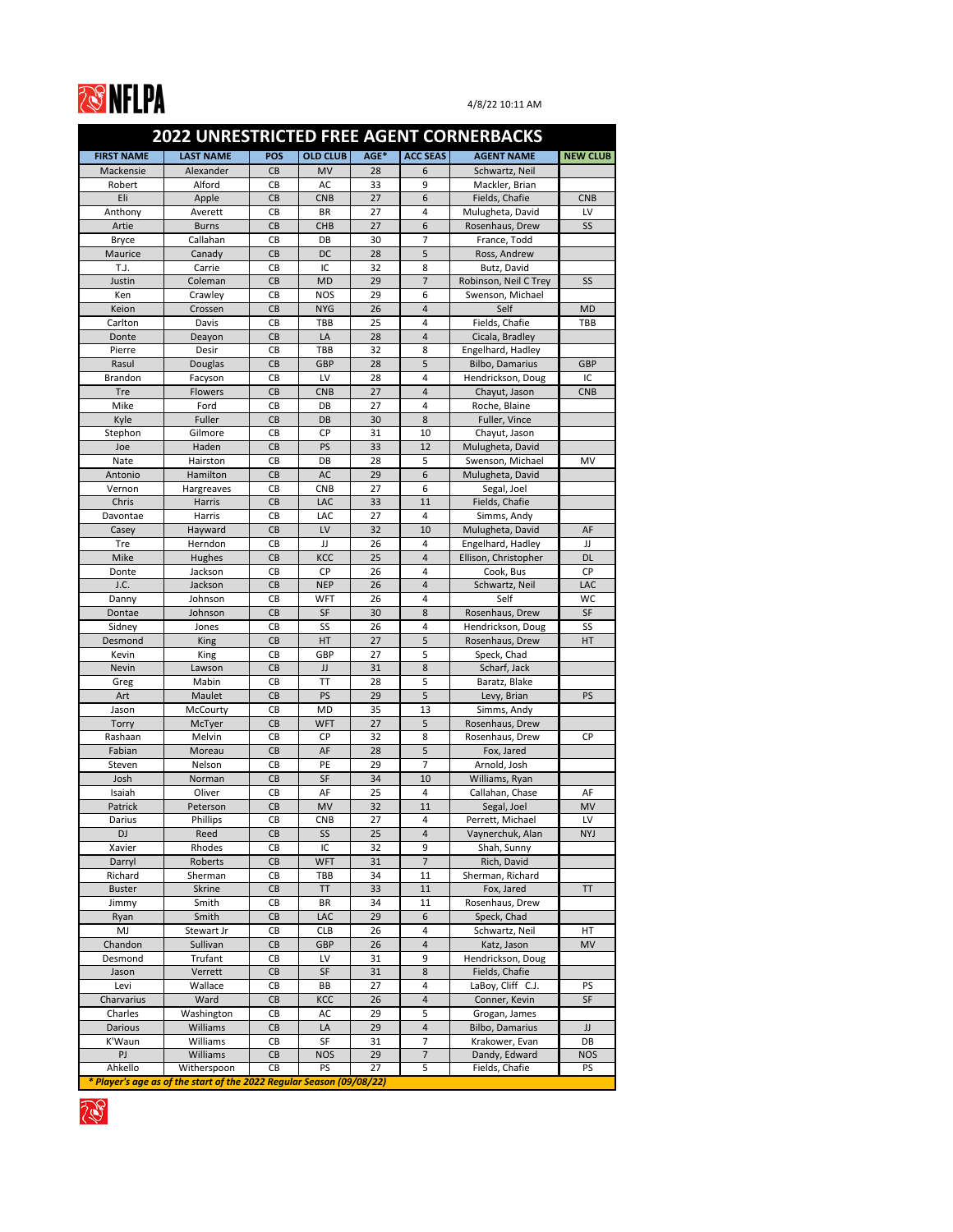

|                   | <b>2022 UNRESTRICTED FREE AGENT DEFENSIVE ENDS</b>                   |            |                 |      |                 |                    |                 |  |  |  |  |
|-------------------|----------------------------------------------------------------------|------------|-----------------|------|-----------------|--------------------|-----------------|--|--|--|--|
| <b>FIRST NAME</b> | <b>LAST NAME</b>                                                     | <b>POS</b> | <b>OLD CLUB</b> | AGE* | <b>ACC SEAS</b> | <b>AGENT NAME</b>  | <b>NEW CLUB</b> |  |  |  |  |
| <b>Montravius</b> | Adams                                                                | <b>DE</b>  | <b>PS</b>       | 27   | 5               | Rosenhaus, Drew    | <b>PS</b>       |  |  |  |  |
| Mario             | Addison                                                              | <b>DE</b>  | <b>BB</b>       | 35   | 11              | Major, Garcia      |                 |  |  |  |  |
| Dorance           | Armstrong                                                            | DE         | DC              | 25   | $\overline{4}$  | McGuire, Kennard   | <b>DC</b>       |  |  |  |  |
| Derek             | <b>Barnett</b>                                                       | DE         | PE              | 26   | 5               | Rosenhaus, Drew    | <b>PE</b>       |  |  |  |  |
| Tashawn           | <b>Bower</b>                                                         | DE         | <b>MV</b>       | 27   | $\overline{4}$  | Schaffer, Peter    |                 |  |  |  |  |
| Jonathan          | <b>Bullard</b>                                                       | DE         | AF              | 28   | 6               | Perzley, Jonathan  |                 |  |  |  |  |
| Calais            | Campbell                                                             | <b>DE</b>  | <b>BR</b>       | 36   | 14              | Condon, Thomas     |                 |  |  |  |  |
| Taco              | Charlton                                                             | DE         | <b>PS</b>       | 27   | 5               | Segal, Joel        | <b>NOS</b>      |  |  |  |  |
| Jadeveon          | Clowney                                                              | <b>DE</b>  | <b>CLB</b>      | 29   | 8               | McGuire, Kennard   |                 |  |  |  |  |
| Christian         | Covington                                                            | DE         | LAC             | 28   | $\overline{7}$  | Canter, David      | <b>LAC</b>      |  |  |  |  |
| <b>Bryan</b>      | Cox                                                                  | DE         | <b>BB</b>       | 28   | 5               | Brady, Clifford    |                 |  |  |  |  |
| Jack              | Crawford                                                             | DE         | AC              | 34   | 10              | Canter, David      |                 |  |  |  |  |
| William           | Gholston                                                             | <b>DE</b>  | <b>TBB</b>      | 31   | 9               | Baratz, Blake      | <b>TBB</b>      |  |  |  |  |
| Adam              | Gotsis                                                               | DE         | JJ              | 29   | 6               | Canter, David      |                 |  |  |  |  |
| Rasheem           | Green                                                                | DE         | SS              | 25   | $\overline{4}$  | Kiernan, Sean      |                 |  |  |  |  |
| Randy             | Gregory                                                              | DE         | DC              | 29   | $\overline{4}$  | Schaffer, Peter    | DB              |  |  |  |  |
| Everson           | Griffen                                                              | <b>DE</b>  | <b>MV</b>       | 34   | 12              | Murphy, Brian      |                 |  |  |  |  |
| Joel              | Heath                                                                | DE         | <b>DL</b>       | 29   | 5               | Hamilton, Brian    |                 |  |  |  |  |
| <b>BJ</b>         | Hill Jr.                                                             | DE         | <b>CNB</b>      | 27   | $\overline{4}$  | Dandy, Edward      | <b>CNB</b>      |  |  |  |  |
| Jalyn             | Holmes                                                               | DE         | <b>NOS</b>      | 26   | 4               | Baratz, Blake      |                 |  |  |  |  |
| Jerry             | <b>Hughes</b>                                                        | DE         | <b>BB</b>       | 34   | 12              | Williams, Ryan     |                 |  |  |  |  |
| Melvin            | Ingram                                                               | DE         | <b>KCC</b>      | 33   | 10              | Mulugheta, David   |                 |  |  |  |  |
| Johnathan         | <b>Jenkins</b>                                                       | <b>DE</b>  | <b>MD</b>       | 33   | 9               | Bilbo, Damarius    |                 |  |  |  |  |
| Arden             | Key                                                                  | DE         | <b>SF</b>       | 26   | $\overline{4}$  | Dandy, Edward      | IJ              |  |  |  |  |
| Tyquan            | Lewis                                                                | <b>DE</b>  | IC              | 27   | $\overline{4}$  | Segal, Joel        | IC              |  |  |  |  |
| Cassius           | Marsh                                                                | DE         | <b>CHB</b>      | 30   | 8               | Callahan, Chase    |                 |  |  |  |  |
| Jacob             | Martin                                                               | DE         | HT              | 26   | $\overline{4}$  | Robinson, Kevin    | <b>NYJ</b>      |  |  |  |  |
| Gerald            | McCoy                                                                | DE         | LV              | 34   | 11              |                    |                 |  |  |  |  |
| Takkarist         | <b>McKinley</b>                                                      | DE         | <b>CLB</b>      | 26   | 5               | Tollner, Ryan      |                 |  |  |  |  |
| Al-Quadin         | Muhammad                                                             | DE         | IC              | 27   | 5               | Rosenhaus, Drew    | <b>CHB</b>      |  |  |  |  |
| <b>Bilal</b>      | <b>Nichols</b>                                                       | DE         | <b>CHB</b>      | 25   | $\sqrt{4}$      | Fox, Jared         | LV              |  |  |  |  |
| Efe               | Obada                                                                | DE         | BB              | 30   | $\sqrt{4}$      | LaBoy, Cliff C.J.  | WC              |  |  |  |  |
| Ifeadi            | Odenigbo                                                             | DE         | <b>CLB</b>      | 28   | $\sqrt{4}$      | Baratz, Blake      |                 |  |  |  |  |
| Emmanuel          | Ogbah                                                                | DE         | MD              | 28   | 6               | Rosenhaus, Drew    | MD              |  |  |  |  |
| Alex              | Okafor                                                               | DE         | KCC             | 31   | $9$             | Mulugheta, David   |                 |  |  |  |  |
| Nate              | Orchard                                                              | DE         | <b>WFT</b>      | 29   | 5               | Zuckerman, Kenneth |                 |  |  |  |  |
| Mike              | Pennel                                                               | DE         | AF              | 31   | 8               | Simms, Andy        |                 |  |  |  |  |
| Darius            | Philon                                                               | DE         | LV              | 28   | 5               | Branion, Joby      |                 |  |  |  |  |
| Jason             | Pierre-Paul                                                          | DE         | <b>TBB</b>      | 33   | 12              | Hendrickson, Doug  |                 |  |  |  |  |
| Christian         | Ringo                                                                | DE         | <b>NOS</b>      | 30   | 5               | Fischman, Martin   |                 |  |  |  |  |
| Isaac             | Rochell                                                              | DE         | IC              | 27   | $\sqrt{4}$      | McLaughlin, Brian  |                 |  |  |  |  |
| Chris             | Smith                                                                | DE         | HT              | 30   | 8               | Rosenhaus, Drew    |                 |  |  |  |  |
| Ndamukong         | Suh                                                                  | <b>DE</b>  | <b>TBB</b>      | 35   | 12              | Cook, Bus          |                 |  |  |  |  |
| Solomon           | Thomas                                                               | DE         | LV              | 27   | 5               | Condon, Thomas     | NYJ             |  |  |  |  |
| Kemoko            | Turay                                                                | DE         | IC              | 27   | $\sqrt{4}$      | Chayut, Jason      |                 |  |  |  |  |
| <b>DeMarcus</b>   | Walker                                                               | DE         | HT              | 27   | 5               | Canter, David      |                 |  |  |  |  |
| Jihad             | Ward                                                                 | DE         | JJ              | 28   | 6               | Renzin, Benjamin   | <b>NYG</b>      |  |  |  |  |
| Stephen           | Weatherly                                                            | DE         | DB              | 28   | $\sqrt{6}$      | Baratz, Blake      |                 |  |  |  |  |
| <b>Nick</b>       | Williams                                                             | DE         | <b>DL</b>       | 32   | $\overline{7}$  | Butz, David        |                 |  |  |  |  |
| Jordan            | Willis                                                               | DE         | <b>SF</b>       | 27   | 5               | Caric, Steve       |                 |  |  |  |  |
|                   | * Player's age as of the start of the 2022 Regular Season (09/08/22) |            |                 |      |                 |                    |                 |  |  |  |  |

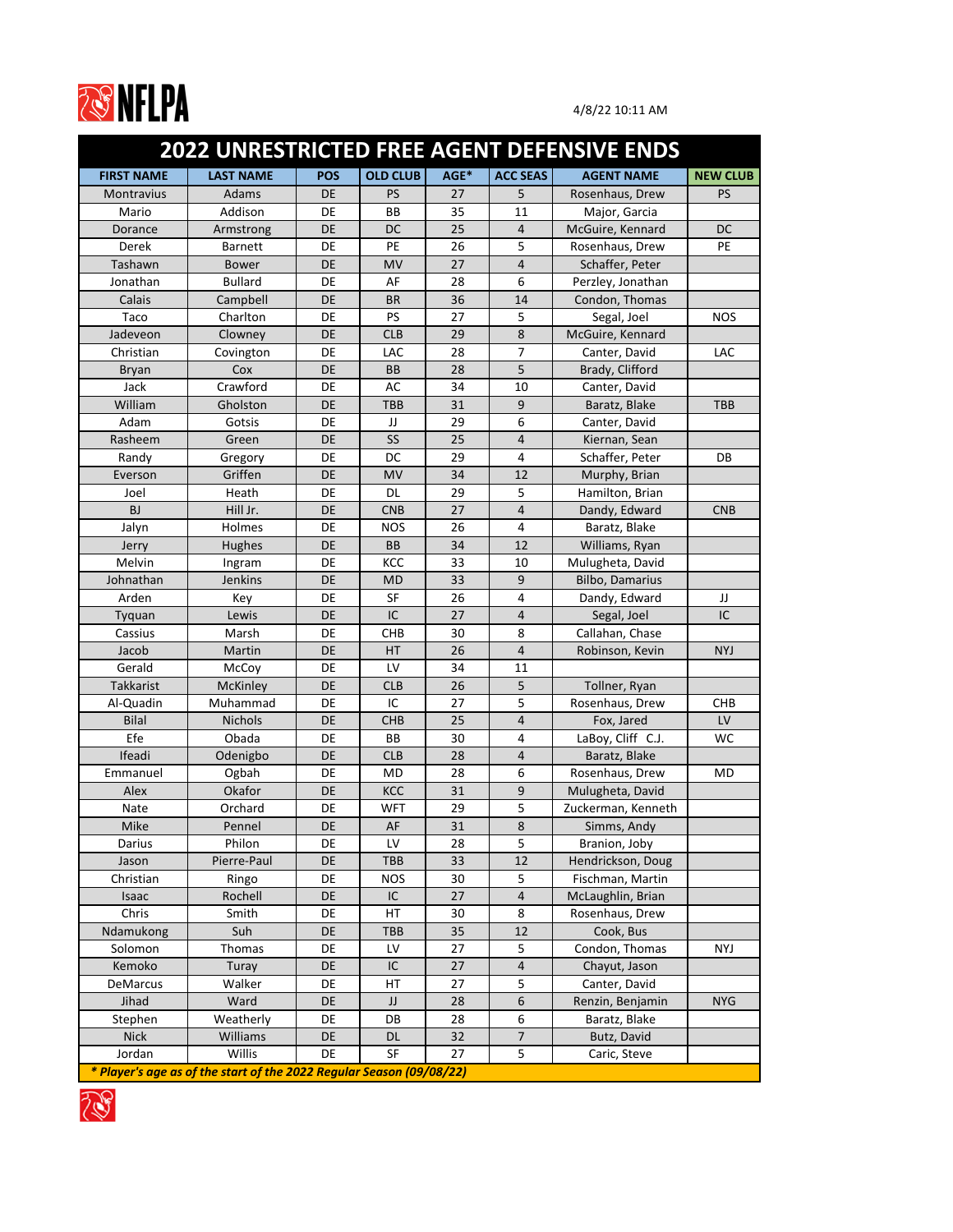

| <b>2022 UNRESTRICTED FREE AGENT DEFENSIVE TACKLES</b> |                                                                      |            |                 |      |                  |                      |                 |
|-------------------------------------------------------|----------------------------------------------------------------------|------------|-----------------|------|------------------|----------------------|-----------------|
| <b>FIRST NAME</b>                                     | <b>LAST NAME</b>                                                     | <b>POS</b> | <b>OLD CLUB</b> | AGE* | <b>ACC SEAS</b>  | <b>AGENT NAME</b>    | <b>NEW CLUB</b> |
| Taven                                                 | <b>Bryan</b>                                                         | DT         | JJ              | 26   | $\overline{4}$   | Mackler, Brian       | <b>CLB</b>      |
| Vernon                                                | <b>Butler</b>                                                        | DT         | <b>BB</b>       | 28   | 6                | Fischman, Martin     | LV              |
| Trevon                                                | Coley                                                                | DT         | <b>TT</b>       | 28   | 5                | Canter, David        |                 |
| Maliek                                                | Collins                                                              | DT         | HT              | 27   | 6                | Rosenhaus, Drew      | HT              |
| Carl                                                  | Davis                                                                | DT         | <b>NEP</b>      | 30   | $\overline{7}$   | Mackler, Brian       |                 |
| Sheldon                                               | Day                                                                  | DT         | <b>CLB</b>      | 28   | 6                | McCarthy, Kyle       |                 |
| Justin                                                | <b>Ellis</b>                                                         | DT         | <b>BR</b>       | 31   | 8                | Fischman, Martin     | <b>NYG</b>      |
| Folorunso                                             | Fatukasi                                                             | DT         | <b>NYJ</b>      | 27   | $\overline{4}$   | Fox, Jared           | JJ              |
| Justin                                                | Hamilton                                                             | DT         | <b>DB</b>       | 29   | $\overline{4}$   | Weiss, Cameron       |                 |
| Johnathan                                             | Hankins                                                              | DT         | LV              | 30   | 9                | Hendrickson, Doug    |                 |
| Akiem                                                 | <b>Hicks</b>                                                         | DT         | <b>CHB</b>      | 32   | 10               | Rosenhaus, Drew      |                 |
| Margus                                                | Hunt                                                                 | DT         | <b>CHB</b>      | 35   | 9                | LaBoy, Cliff C.J.    |                 |
| Mo                                                    | <b>Hurst</b>                                                         | DT         | <b>SF</b>       | 27   | $\overline{4}$   | Collins, Patrick     | <b>SF</b>       |
| Malik                                                 | Jackson                                                              | DT         | <b>CLB</b>      | 32   | 10               | Fields, Chafie       |                 |
| Quinton                                               | Jefferson                                                            | DT         | LV              | 29   | 6                | Fox, Jared           | <b>SS</b>       |
| Austin                                                | Johnson                                                              | DT         | <b>NYG</b>      | 28   | 6                | France, Todd         | LAC             |
| Jaleel                                                | Johnson                                                              | DT         | <b>HT</b>       | 28   | 5                | Dandy, Edward        | <b>NOS</b>      |
| D.J.                                                  | Jones                                                                | DT         | <b>SF</b>       | 27   | 5                | Ayrault, Brian       | DB              |
| <b>DaQuan</b>                                         | Jones                                                                | DT         | <b>CP</b>       | 30   | 8                | France, Todd         | <b>BB</b>       |
| Justin                                                | Jones                                                                | DT         | LAC             | 26   | $\overline{4}$   | Fox, Jared           | <b>CHB</b>      |
| Linval                                                | Joseph                                                               | DT         | LAC             | 33   | 12               | Johnson, William     |                 |
| Sebastian                                             | Joseph-Day                                                           | DT         | LA              | 27   | $\overline{4}$   | Capra, Patrick       | LAC             |
| Zach                                                  | Kerr                                                                 | DT         | <b>CNB</b>      | 32   | 8                | Chow, Carter         |                 |
| Tyler                                                 | Lancaster                                                            | DT         | <b>GBP</b>      | 27   | 4                | Dolan, Kyle          |                 |
| <b>Steve</b>                                          | McLendon                                                             | DT         | <b>TBB</b>      | 36   | 12               | Fields, Chafie       |                 |
| Robert                                                | Nkemdiche                                                            | DT         | SS              | 27   | 5                | Nkemdiche, Robert    |                 |
| Derrick                                               | Nnadi                                                                | DT         | KCC             | 26   | $\overline{4}$   | Dye, Patrick         | <b>KCC</b>      |
| Larry                                                 | Ogunjobi                                                             | DT         | <b>CNB</b>      | 28   | 5                | Ayrault, Brian       | <b>CHB</b>      |
| Kyle                                                  | Peko                                                                 | DT         | ΤT              | 29   | $\overline{4}$   | Betsworth, Landon    | LV              |
| Corey                                                 | Peters                                                               | DT         | AC              | 34   | 12               | Linton, Greg L Tripp |                 |
| Harrison                                              | <b>Phillips</b>                                                      | DT         | <b>BB</b>       | 26   | $\overline{4}$   | Condon, Tommy        | <b>MV</b>       |
| Jarran                                                | Reed                                                                 | DT         | KCC             | 29   | 6                | Simms, Andy          | <b>GBP</b>      |
| Sheldon                                               | Richardson                                                           | DT         | <b>MV</b>       | 31   | $\boldsymbol{9}$ | Dogra, Ben           |                 |
| Hassan                                                | Ridgeway                                                             | DT         | PE              | 27   | 6                | Mallik, Chitta       | <b>SF</b>       |
| Tim                                                   | Settle Jr.                                                           | DT         | <b>WFT</b>      | 25   | $\sqrt{4}$       | Ross, Andrew         | <b>BB</b>       |
| Danny                                                 | Shelton                                                              | DT         | <b>NYG</b>      | 29   | $\overline{7}$   | Rosenhaus, Drew      |                 |
| Nathan                                                | Shepherd                                                             | DT         | <b>NYJ</b>      | 28   | $\sqrt{4}$       | Bakari, Adisa        | <b>NYJ</b>      |
| Shamar                                                | Stephen                                                              | DT         | DB              | 31   | 8                | Fox, Jared           |                 |
| Vincent                                               | Taylor                                                               | DT         | <b>HT</b>       | 28   | 5                | Canter, David        |                 |
| Josh                                                  | Tupou                                                                | DT         | <b>CNB</b>      | 28   | $\sqrt{4}$       | Attar, Audie         | <b>CNB</b>      |
| <b>Brent</b>                                          | Urban                                                                | DT         | DC              | 31   | $\bf 8$          | Renzin, Benjamin     |                 |
| Carlos                                                | Watkins                                                              | DT         | DC              | 28   | 5                | Branion, Joby        | DC              |
| <b>Brandon</b>                                        | Williams                                                             | DT         | <b>BR</b>       | 33   | $\mathsf 9$      | Johnson, William     |                 |
| Al                                                    | Woods                                                                | DT         | SS              | 35   | 11               | Dye, Patrick         | SS              |
| Antwaun                                               | Woods                                                                | DT         | IC              | 29   | $\overline{4}$   | Rosenhaus, Drew      |                 |
|                                                       | * Player's age as of the start of the 2022 Regular Season (09/08/22) |            |                 |      |                  |                      |                 |

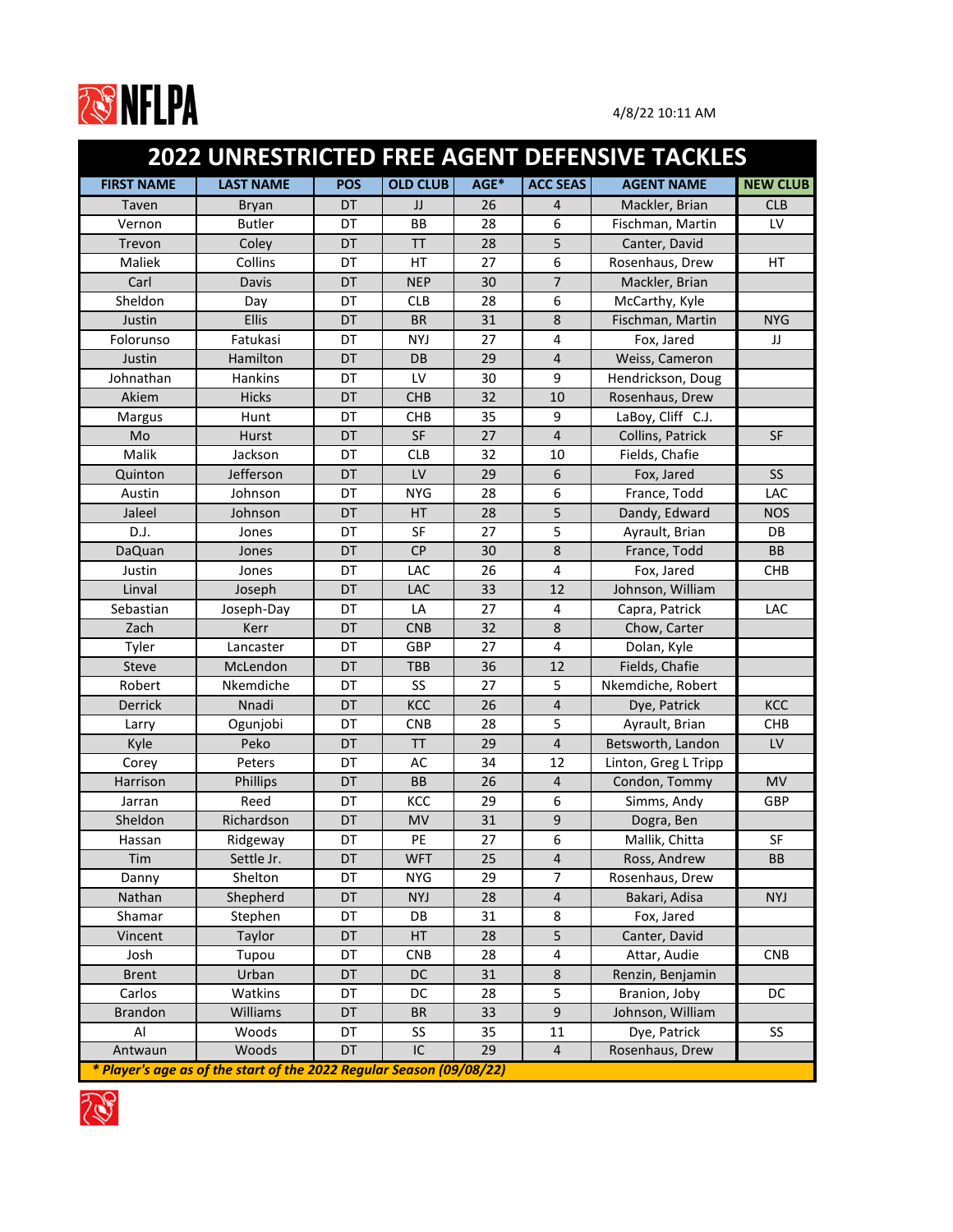

| <b>2022 UNRESTRICTED FREE AGENT FULLBACKS</b>                        |                  |            |                 |      |                 |                   |                 |  |  |  |
|----------------------------------------------------------------------|------------------|------------|-----------------|------|-----------------|-------------------|-----------------|--|--|--|
| <b>FIRST NAME</b>                                                    | <b>LAST NAME</b> | <b>POS</b> | <b>OLD CLUB</b> | AGE* | <b>ACC SEAS</b> | <b>AGENT NAME</b> | <b>NEW CLUB</b> |  |  |  |
| Michael                                                              | <b>Burton</b>    | FB         | <b>KCC</b>      | 30   |                 | Capra, Patrick    | <b>KCC</b>      |  |  |  |
| Andy                                                                 | Janovich         | FB         | <b>CLB</b>      | 29   | 6               | Striegel, Matt    | HT              |  |  |  |
| Pat                                                                  | Ricard           | FB         | <b>BR</b>       | 28   |                 | Baker, Buddy      | <b>BR</b>       |  |  |  |
| * Player's age as of the start of the 2022 Regular Season (09/08/22) |                  |            |                 |      |                 |                   |                 |  |  |  |

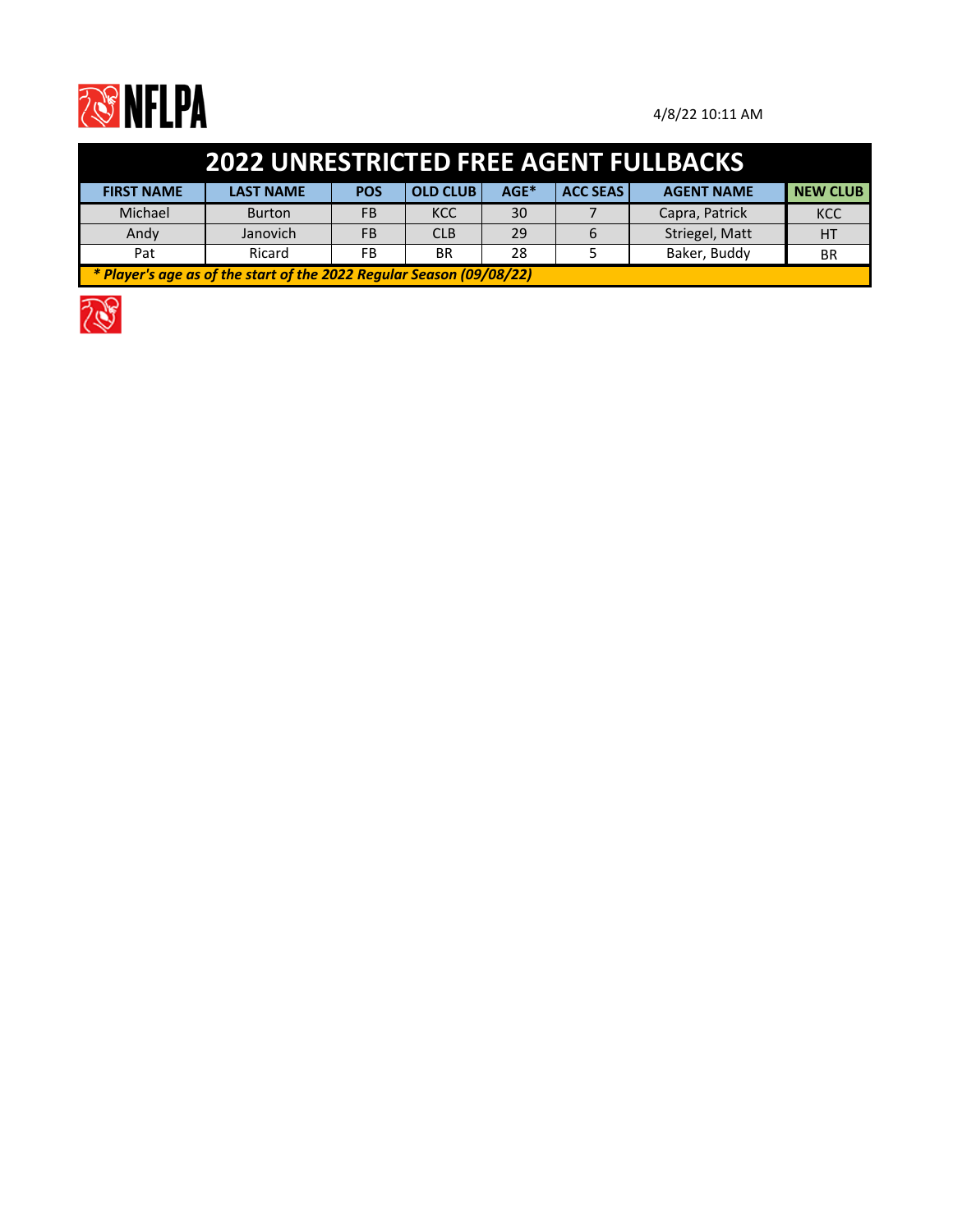

|                   | <b>2022 UNRESTRICTED FREE AGENT FREE SAFETIES</b>                    |            |                 |                 |                 |                     |                 |  |  |  |
|-------------------|----------------------------------------------------------------------|------------|-----------------|-----------------|-----------------|---------------------|-----------------|--|--|--|
| <b>FIRST NAME</b> | <b>LAST NAME</b>                                                     | <b>POS</b> | <b>OLD CLUB</b> | AGE*            | <b>ACC SEAS</b> | <b>AGENT NAME</b>   | <b>NEW CLUB</b> |  |  |  |
| Andrew            | Adams                                                                | <b>FS</b>  | <b>TBB</b>      | 29              | 6               | Gilmore, Deryk      |                 |  |  |  |
| Ricardo           | Allen                                                                | <b>FS</b>  | <b>CNB</b>      | 30              | 7               | Rosenhaus, Drew     |                 |  |  |  |
| Troy              | Apke                                                                 | <b>FS</b>  | <b>WC</b>       | 27              | $\overline{4}$  | Linta, Joseph       | <b>WC</b>       |  |  |  |
| Chris             | Banjo                                                                | <b>FS</b>  | AC              | 32              | 8               | Slavin, Ronald      |                 |  |  |  |
| Terrence          | <b>Brooks</b>                                                        | <b>FS</b>  | HT              | 30              | 8               | Rosenhaus, Drew     | <b>HT</b>       |  |  |  |
| Deon              | <b>Bush</b>                                                          | <b>FS</b>  | <b>CHB</b>      | 29              | 6               | Rosenhaus, Drew     | KCC             |  |  |  |
| Sean              | Chandler                                                             | <b>FS</b>  | <b>CP</b>       | 26              | $\overline{4}$  | Kawa, Malki         |                 |  |  |  |
| Marqui            | Christian                                                            | <b>FS</b>  | <b>CHB</b>      | 27              | 6               | Ardoin, Rodney      |                 |  |  |  |
| <b>Nate</b>       | Ebner                                                                | <b>FS</b>  | <b>NYG</b>      | 33              | 10              | Cornrich, Neil      |                 |  |  |  |
| DeShon            | Elliott                                                              | <b>FS</b>  | <b>BR</b>       | 25              | 4               | Mulugheta, David    |                 |  |  |  |
| Duron             | Harmon                                                               | <b>FS</b>  | AF              | 31              | 9               | Simms, Andy         | LV              |  |  |  |
| Malik             | Hooker                                                               | <b>FS</b>  | DC              | 26              | 5               | Mulugheta, David    | <b>DC</b>       |  |  |  |
| DeAndre           | Houston-Carson                                                       | <b>FS</b>  | <b>CHB</b>      | 29              | 6               | Smith, Drew         | <b>CHB</b>      |  |  |  |
| Lamarcus          | Joyner                                                               | <b>FS</b>  | <b>NYJ</b>      | 31              | 8               | Shah, Sunny         | <b>NYJ</b>      |  |  |  |
| Damontae          | Kazee                                                                | <b>FS</b>  | DC              | 29              | 5               | Butler, Ronald      |                 |  |  |  |
| Anthony           | Levine                                                               | <b>FS</b>  | <b>BR</b>       | 35              | 10              | Saffron, Dan        |                 |  |  |  |
| <b>Marcus</b>     | Maye                                                                 | <b>FS</b>  | <b>NYJ</b>      | 29              | 5               | Burkhardt, Erik     | <b>NOS</b>      |  |  |  |
| Bobby             | McCain                                                               | FS         | <b>WFT</b>      | 29              | $\overline{7}$  | Rosenhaus, Drew     | <b>WC</b>       |  |  |  |
| Devin             | <b>McCourty</b>                                                      | <b>FS</b>  | <b>NEP</b>      | 35              | 12              | Simms, Andy         | <b>NEP</b>      |  |  |  |
| Rodney            | McLeod                                                               | <b>FS</b>  | <b>PE</b>       | 32              | 10              | Paige, Anthony      |                 |  |  |  |
| A.J.              | Moore Jr                                                             | <b>FS</b>  | <b>HT</b>       | 26              | $\overline{4}$  | France, Todd        | <b>TT</b>       |  |  |  |
| Justin            | Reid                                                                 | <b>FS</b>  | <b>HT</b>       | 25              | 4               | Segal, Joel         | KCC             |  |  |  |
| Curtis            | Riley                                                                | FS         | <b>TBB</b>      | 30              | $\overline{7}$  | Swenson, Michael    |                 |  |  |  |
| Michael           | Thomas                                                               | FS         | <b>CNB</b>      | 32              | 8               | Phillips, Christina | <b>CNB</b>      |  |  |  |
| <b>Tracy</b>      | Walker                                                               | <b>FS</b>  | <b>DL</b>       | 27              | $\overline{4}$  | Perzley, Jonathan   | <b>DL</b>       |  |  |  |
| Armani            | Watts                                                                | <b>FS</b>  | KCC             | 26              | 4               | Conner, Kevin       | IC              |  |  |  |
| Jordan            | Whitehead                                                            | <b>FS</b>  | <b>TBB</b>      | 25              | $\overline{4}$  | Shah, Sunny         | <b>NYJ</b>      |  |  |  |
| Marcus            | Williams                                                             | FS         | <b>NOS</b>      | 26              | 5               | Fields, Chafie      | <b>BR</b>       |  |  |  |
| Xavier            | Woods                                                                | FS         | MV              | $\overline{27}$ | $\overline{5}$  | Mulugheta, David    | CP              |  |  |  |
|                   | * Player's age as of the start of the 2022 Regular Season (09/08/22) |            |                 |                 |                 |                     |                 |  |  |  |

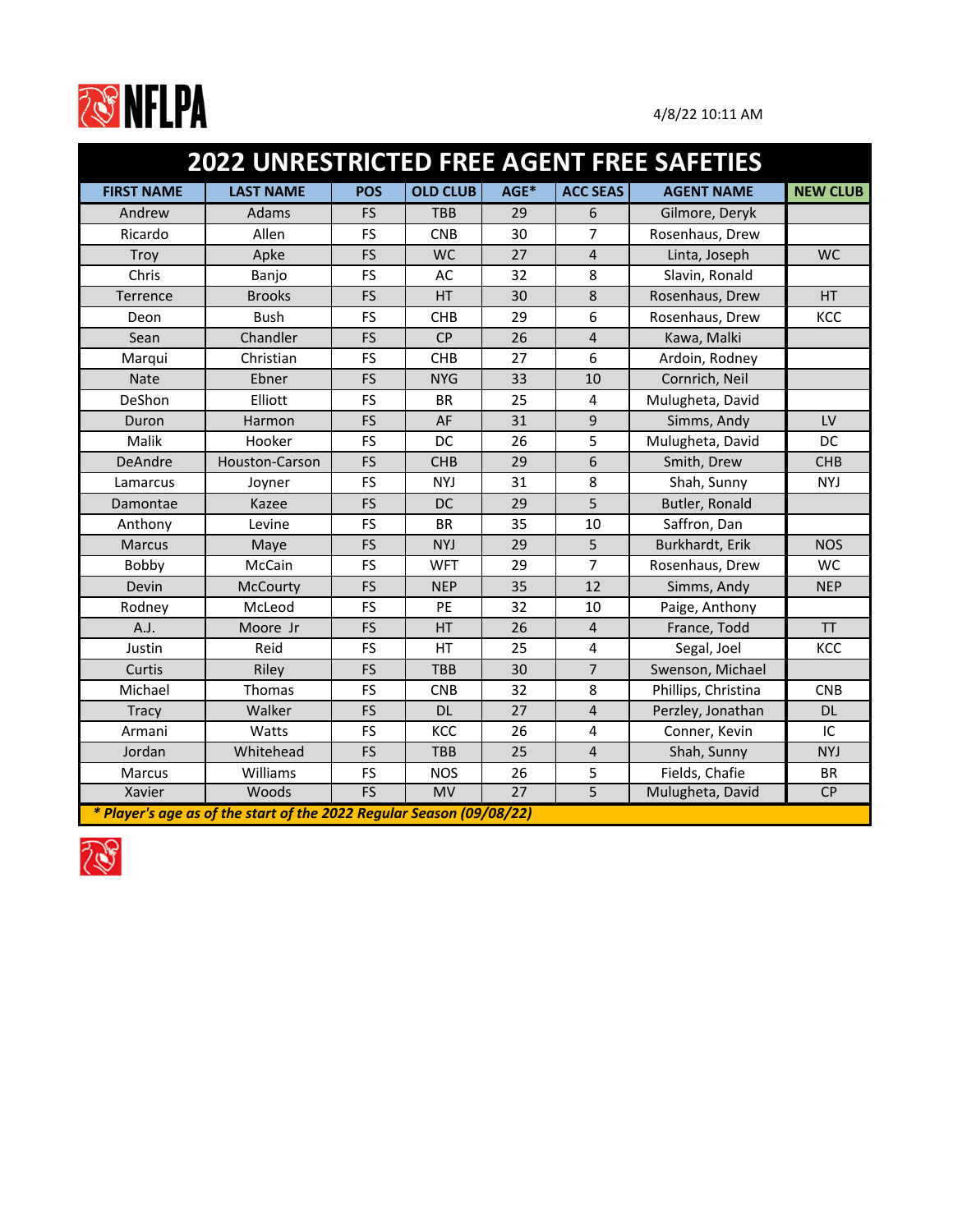

|                   | 2022 UNRESTRICTED FREE AGENT INSIDE LINEBACKERS                      |            |                 |      |                  |                      |                 |
|-------------------|----------------------------------------------------------------------|------------|-----------------|------|------------------|----------------------|-----------------|
| <b>FIRST NAME</b> | <b>LAST NAME</b>                                                     | <b>POS</b> | <b>OLD CLUB</b> | AGE* | <b>ACC SEAS</b>  | <b>AGENT NAME</b>    | <b>NEW CLUB</b> |
| Alex              | Anzalone                                                             | <b>ILB</b> | <b>DL</b>       | 27   | 5                | Mackler, Brian       | <b>DL</b>       |
| Amin              | Bello                                                                | <b>ILB</b> | <b>TT</b>       | 27   | $\overline{4}$   | Kawa, Malki          |                 |
| Ja'Whaun          | Bentley                                                              | <b>ILB</b> | <b>NEP</b>      | 26   | 4                | France, Todd         | <b>NEP</b>      |
| Jon               | <b>Bostic</b>                                                        | <b>ILB</b> | <b>WFT</b>      | 31   | 9                | Mallik, Chitta       |                 |
| Jayon             | <b>Brown</b>                                                         | <b>ILB</b> | <b>TT</b>       | 27   | 5                | Hendrickson, Doug    | LV              |
| Oren              | <b>Burks</b>                                                         | <b>ILB</b> | <b>GBP</b>      | 27   | 4                | Caric, Steve         | <b>SF</b>       |
| Josh              | <b>Bynes</b>                                                         | <b>ILB</b> | <b>BR</b>       | 33   | 10               | Saffron, Dan         |                 |
| De'Vondre         | Campbell                                                             | <b>ILB</b> | <b>GBP</b>      | 29   | 6                | Panos, Joe           | GBP             |
| Jermaine          | Carter                                                               | <b>ILB</b> | <b>CP</b>       | 27   | 4                | Byrd, Jordan         | <b>KCC</b>      |
| Dylan             | Cole                                                                 | <b>ILB</b> | <b>TT</b>       | 28   | 5                | Schulman, Justin     | <b>TT</b>       |
| Jarrad            | Davis                                                                | <b>ILB</b> | <b>NYJ</b>      | 27   | 5                | Segal, Joel          | <b>DL</b>       |
| <b>Nick</b>       | Dzubnar                                                              | <b>ILB</b> | <b>TT</b>       | 31   | 7                | McLaughlin, Brian    |                 |
| Jordan            | Evans                                                                | <b>ILB</b> | <b>CNB</b>      | 27   | 5                | Sarnoff, Kenneth     |                 |
| Rashaan           | Evans                                                                | <b>ILB</b> | <b>TT</b>       | 26   | 4                | Rosenhaus, Drew      | AF              |
| Zaire             | Franklin                                                             | <b>ILB</b> | IC              | 26   | 4                | Ellison, Christopher | IC              |
| Shaun Dion        | Hamilton                                                             | <b>ILB</b> | <b>DL</b>       | 26   | 4                | Dye, Patrick         | <b>DL</b>       |
| <b>Neville</b>    | Hewitt                                                               | <b>ILB</b> | HT              | 29   | $\overline{7}$   | Rosenhaus, Drew      | HT              |
| Dont'a            | Hightower                                                            | <b>ILB</b> | <b>NEP</b>      | 32   | 9                | Dye, Patrick         |                 |
| Josey             | Jewell                                                               | <b>ILB</b> | DB              | 27   | $\overline{4}$   | Bechta, Jack         | DB              |
| AJ                | Johnson                                                              | <b>ILB</b> | DB              | 30   | $\overline{4}$   | Johnson, Alexander   |                 |
| Micah             | <b>Kiser</b>                                                         | <b>ILB</b> | DB              | 27   | 4                | Katz, Michael        | LV              |
| Marquel           | Lee                                                                  | <b>ILB</b> | LV              | 26   | 4                | Bakari, Adisa        | <b>BB</b>       |
| <b>Benardrick</b> | McKinney                                                             | <b>ILB</b> | <b>NYG</b>      | 29   | $\overline{7}$   | Frankel, Mitch       |                 |
| Kevin             | Minter                                                               | <b>ILB</b> | TBB             | 31   | 9                | Segal, Joel          |                 |
| Hardy             | Nickerson                                                            | <b>ILB</b> | HT              | 28   | 5                | Barnes, Roosevelt    |                 |
| Jared             | <b>Norris</b>                                                        | <b>ILB</b> | <b>WFT</b>      | 29   | 5                | Bauer, Frank         |                 |
| Alec              | Ogletree                                                             | <b>ILB</b> | <b>CHB</b>      | 30   | 9                | Gilmore, Deryk       |                 |
| Foye              | Oluokun                                                              | ILB        | AF              | 27   | $\overline{4}$   | Sims, Thomas         | JJ              |
| Patrick           | Onwuasor                                                             | <b>ILB</b> | LV              | 30   | 6                | Segal, Joel          |                 |
| Reggie            | Ragland                                                              | <b>ILB</b> | <b>NYG</b>      | 28   | 6                | Branion, Joby        |                 |
| Jalen             | Reeves-Maybin                                                        | ILB        | <b>DL</b>       | 27   | 5                | McLaughlin, Brian    |                 |
| Elandon           | Roberts                                                              | ILB        | MD              | 28   | $\boldsymbol{6}$ | Rosenhaus, Drew      | <b>MD</b>       |
| Jaylon            | Smith                                                                | ILB        | <b>NYG</b>      | 27   | 5                | Hendrickson, Doug    |                 |
| Leighton          | Vander Esch                                                          | ILB        | DC              | 26   | $\overline{4}$   | Slavin, Ronald       | DC              |
| <b>Nick</b>       | Vigil                                                                | ILB        | <b>MV</b>       | 29   | 6                | Canter, David        | AC              |
| Anthony           | Walker Jr.                                                           | ILB        | <b>CLB</b>      | 27   | 5                | Rosenhaus, Drew      | <b>CLB</b>      |
| Damien            | Wilson                                                               | ILB        | JJ              | 29   | $\overline{7}$   | Chayut, Jason        | CP              |
| Kenny             | Young                                                                | ILB        | DB              | 27   | 4                | Mulugheta, David     |                 |
|                   | * Player's age as of the start of the 2022 Regular Season (09/08/22) |            |                 |      |                  |                      |                 |

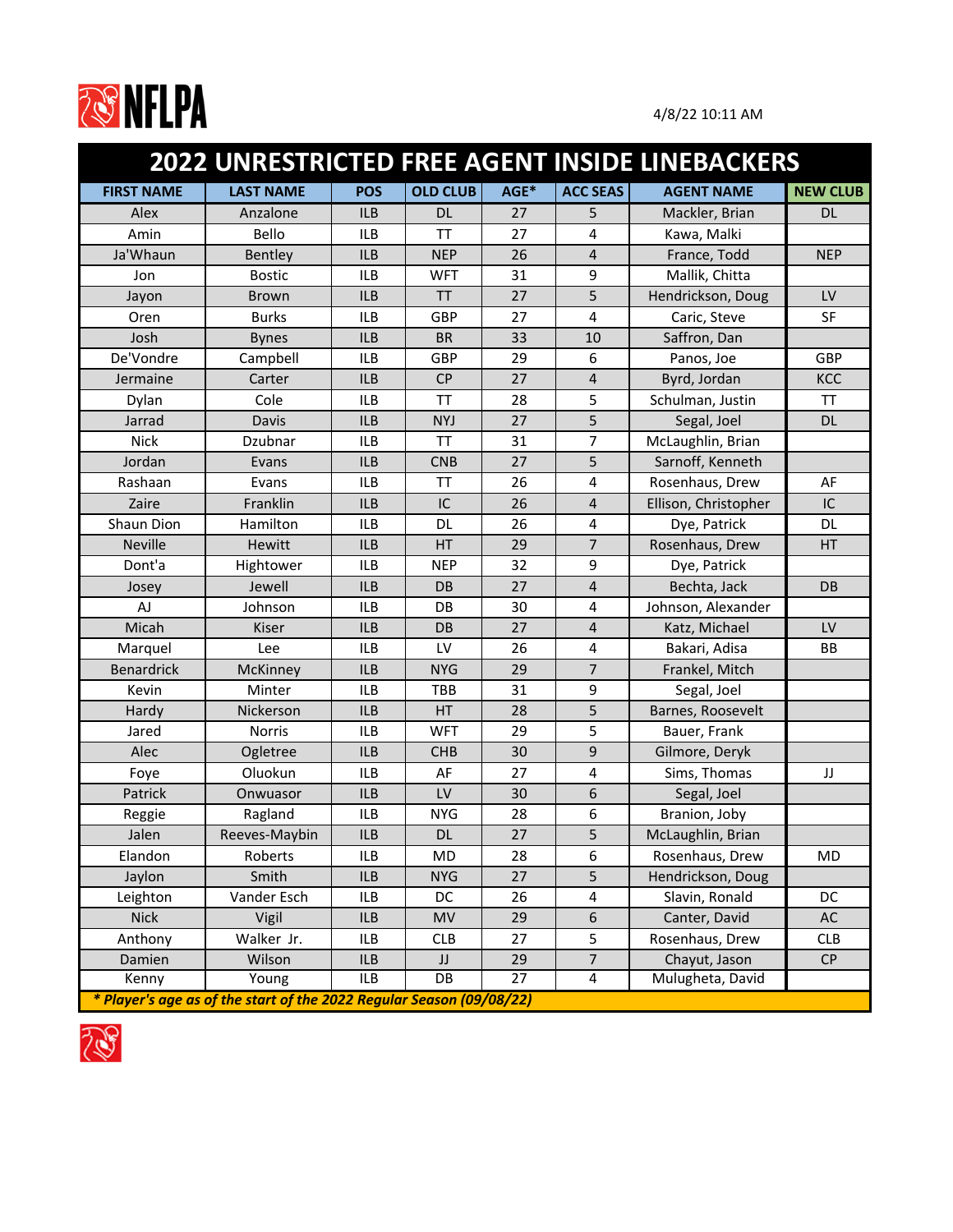

| <b>2022 UNRESTRICTED FREE AGENT KICKERS</b>                          |                  |            |                 |      |                 |                    |                 |  |  |  |
|----------------------------------------------------------------------|------------------|------------|-----------------|------|-----------------|--------------------|-----------------|--|--|--|
| <b>FIRST NAME</b>                                                    | <b>LAST NAME</b> | <b>POS</b> | <b>OLD CLUB</b> | AGE* | <b>ACC SEAS</b> | <b>AGENT NAME</b>  | <b>NEW CLUB</b> |  |  |  |
| Michael                                                              | <b>Badgley</b>   | к          | IC              | 27   | 4               | McLaughlin, Brian  |                 |  |  |  |
| Randy                                                                | <b>Bullock</b>   |            | тT              | 32   | 10              | Metz, Eric         |                 |  |  |  |
| <b>Nick</b>                                                          | Folk             | К          | <b>NEP</b>      | 37   | 14              | Uberstine, Gary    | <b>NEP</b>      |  |  |  |
| Zane                                                                 | Gonzalez         |            | <b>CP</b>       | 27   |                 | McCartney, Michael | IC              |  |  |  |
| Dustin                                                               | Hopkins          |            | <b>LAC</b>      | 31   |                 | Crain, Graylan     | <b>LAC</b>      |  |  |  |
| * Player's age as of the start of the 2022 Regular Season (09/08/22) |                  |            |                 |      |                 |                    |                 |  |  |  |

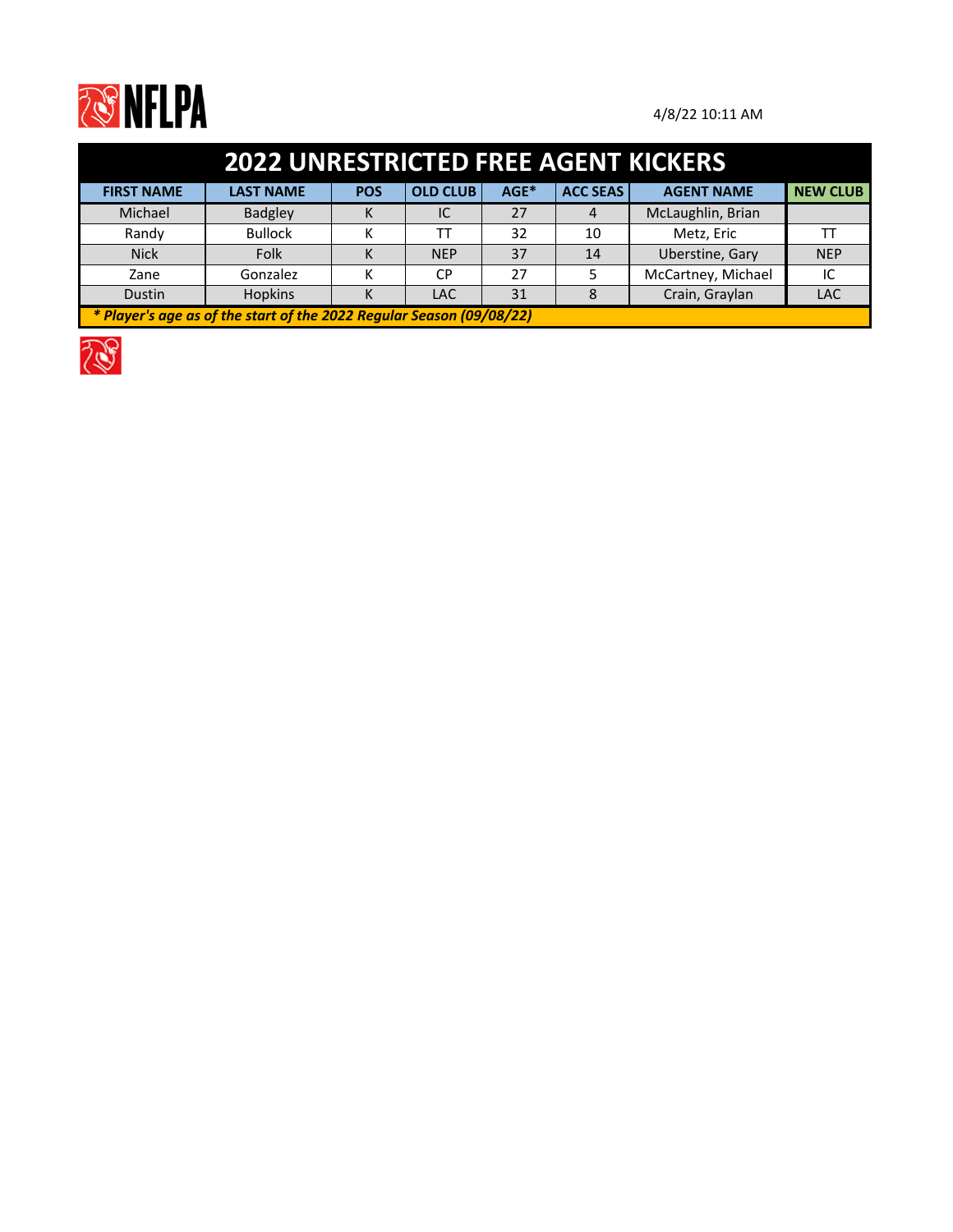

| <b>2022 UNRESTRICTED FREE AGENT LONG SNAPPERS</b>                                       |                  |            |                 |      |                 |                    |                 |  |  |  |
|-----------------------------------------------------------------------------------------|------------------|------------|-----------------|------|-----------------|--------------------|-----------------|--|--|--|
| <b>FIRST NAME</b>                                                                       | <b>LAST NAME</b> | <b>POS</b> | <b>OLD CLUB</b> | AGE* | <b>ACC SEAS</b> | <b>AGENT NAME</b>  | <b>NEW CLUB</b> |  |  |  |
| Aaron                                                                                   | <b>Brewer</b>    | LS         | AC              | 32   | 10              | Bauer, Frank       | AC              |  |  |  |
| Morgan                                                                                  | Cox              | LS         | ТT              | 36   | 12              | Sexton, James      | ТT              |  |  |  |
| Clark                                                                                   | <b>Harris</b>    | LS         | <b>CNB</b>      | 38   | 13              | Leshnock, Brad     | <b>CNB</b>      |  |  |  |
| Josh                                                                                    | Harris           | LS         | AF              | 33   | 10              | Henderson, Brooks  | <b>LAC</b>      |  |  |  |
| Casey                                                                                   | Kreiter          | LS         | <b>NYG</b>      | 32   | 6               | Cornrich, Neil     | <b>NYG</b>      |  |  |  |
| Jake                                                                                    | McQuaide         | LS         | DC              | 34   | 11              | Schwartzman, Glenn | DC.             |  |  |  |
| Matt                                                                                    | Overton          | LS         | <b>LAC</b>      | 37   | 9               | Strongin, Kyle     |                 |  |  |  |
| Patrick                                                                                 | <b>Scales</b>    | LS         | <b>CHB</b>      | 34   | 6               | Gold, Kevin        | <b>CHB</b>      |  |  |  |
| * Player's age as of the start of the 2022 Regular Season (09/08/22)<br><b>NEW CLUB</b> |                  |            |                 |      |                 |                    |                 |  |  |  |

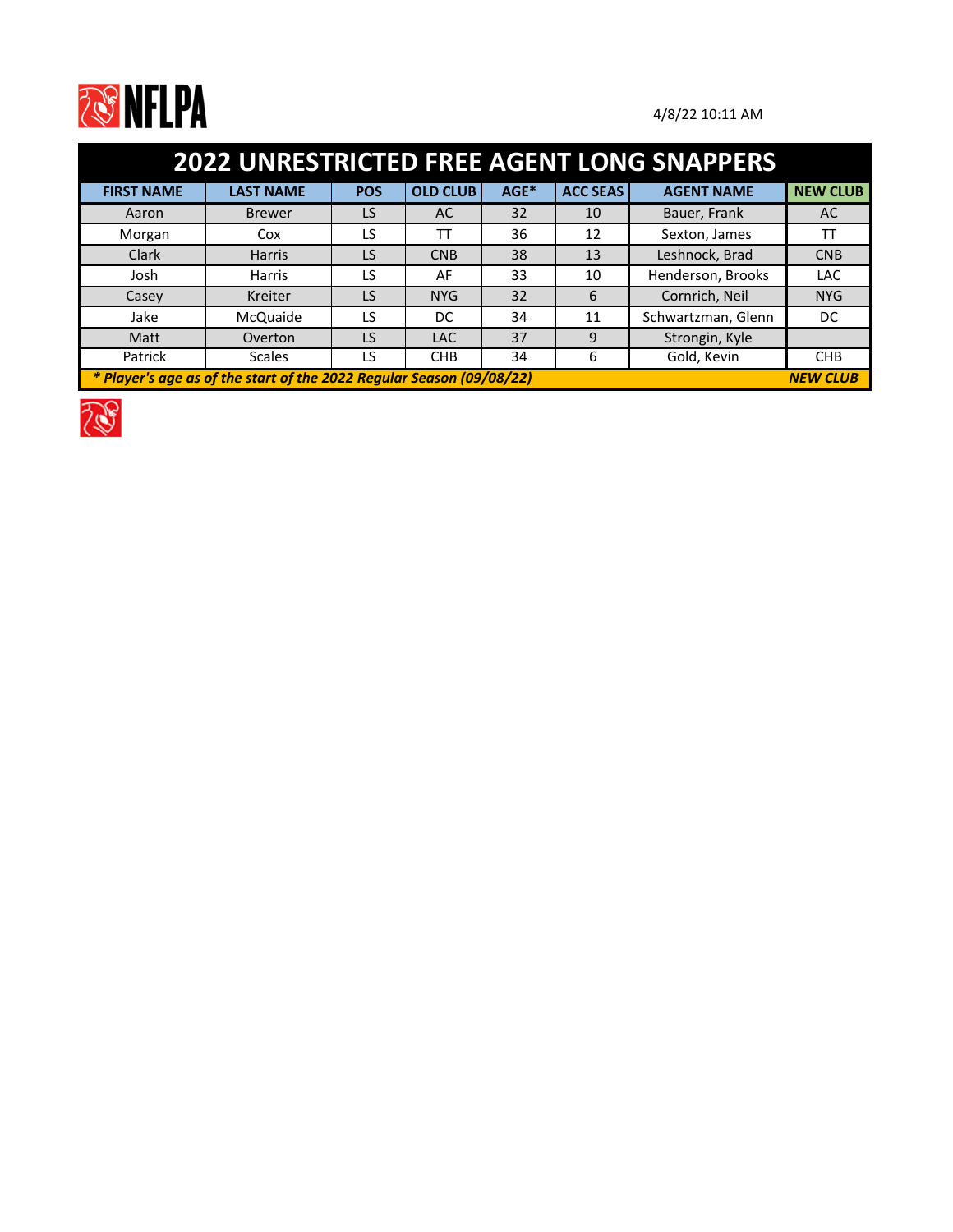

| 2022 UNRESTRICTED FREE AGENT OFFENSIVE CENTERS |                                                                      |            |                 |      |                 |                    |                 |  |  |
|------------------------------------------------|----------------------------------------------------------------------|------------|-----------------|------|-----------------|--------------------|-----------------|--|--|
| <b>FIRST NAME</b>                              | <b>LAST NAME</b>                                                     | <b>POS</b> | <b>OLD CLUB</b> | AGE* | <b>ACC SEAS</b> | <b>AGENT NAME</b>  | <b>NEW CLUB</b> |  |  |
| <b>Brian</b>                                   | Allen                                                                | <b>OC</b>  | LA              | 26   | $\overline{4}$  | Feinsod, Jonathan  | LA              |  |  |
| <b>Bradley</b>                                 | Bozeman                                                              | <b>OC</b>  | <b>BR</b>       | 27   | 4               | Linta, Joseph      | <b>CP</b>       |  |  |
| Justin                                         | <b>Britt</b>                                                         | <b>OC</b>  | HT              | 31   | $\overline{7}$  | Butz, David        | HT              |  |  |
| Mason                                          | Cole                                                                 | <b>OC</b>  | MV              | 26   | 4               | Collins, Patrick   | <b>PS</b>       |  |  |
| Daniel                                         | Feeney                                                               | <b>OC</b>  | <b>NYJ</b>      | 28   | 5               | Fox, Jared         | <b>NYJ</b>      |  |  |
| <b>B.J.</b>                                    | Finney                                                               | <b>OC</b>  | <b>PS</b>       | 30   | 6               | Nalley, Jeffrey    |                 |  |  |
| Ryan                                           | Jensen                                                               | <b>OC</b>  | <b>TBB</b>      | 31   | 8               | McCartney, Michael | <b>TBB</b>      |  |  |
| Ben                                            | Jones                                                                | <b>OC</b>  | TT              | 33   | 10              | Denton, James      | TT              |  |  |
| <b>Brett</b>                                   | Jones                                                                | <b>OC</b>  | DB              | 31   | $\overline{7}$  | Murtha, Frank      |                 |  |  |
| Ted                                            | Karras                                                               | <b>OC</b>  | <b>NEP</b>      | 29   | 6               | Newberry, Jeremy   | <b>CNB</b>      |  |  |
| Tyler                                          | Larsen                                                               | <b>OC</b>  | WC.             | 31   | 6               | Newberry, Jeremy   | WC.             |  |  |
| Greg                                           | Mancz                                                                | <b>OC</b>  | <b>MD</b>       | 30   | 7               | Fox, Jared         | <b>BB</b>       |  |  |
| <b>Nick</b>                                    | <b>Martin</b>                                                        | <b>OC</b>  | LV              | 29   | 6               | Gonser, R.J.       |                 |  |  |
| Matthew                                        | Paradis                                                              | <b>OC</b>  | <b>CP</b>       | 32   | 7               | McLaughlin, Brian  |                 |  |  |
| Ethan                                          | Pocic                                                                | <b>OC</b>  | <b>SS</b>       | 27   | 5               | Collins, Patrick   | <b>CLB</b>      |  |  |
| Scott                                          | Quessenberry                                                         | <b>OC</b>  | <b>LAC</b>      | 27   | 4               | Newberry, Jeremy   |                 |  |  |
| Matt                                           | Skura                                                                | <b>OC</b>  | <b>NYG</b>      | 29   | 5               |                    |                 |  |  |
|                                                | * Player's age as of the start of the 2022 Regular Season (09/08/22) |            |                 |      |                 |                    |                 |  |  |

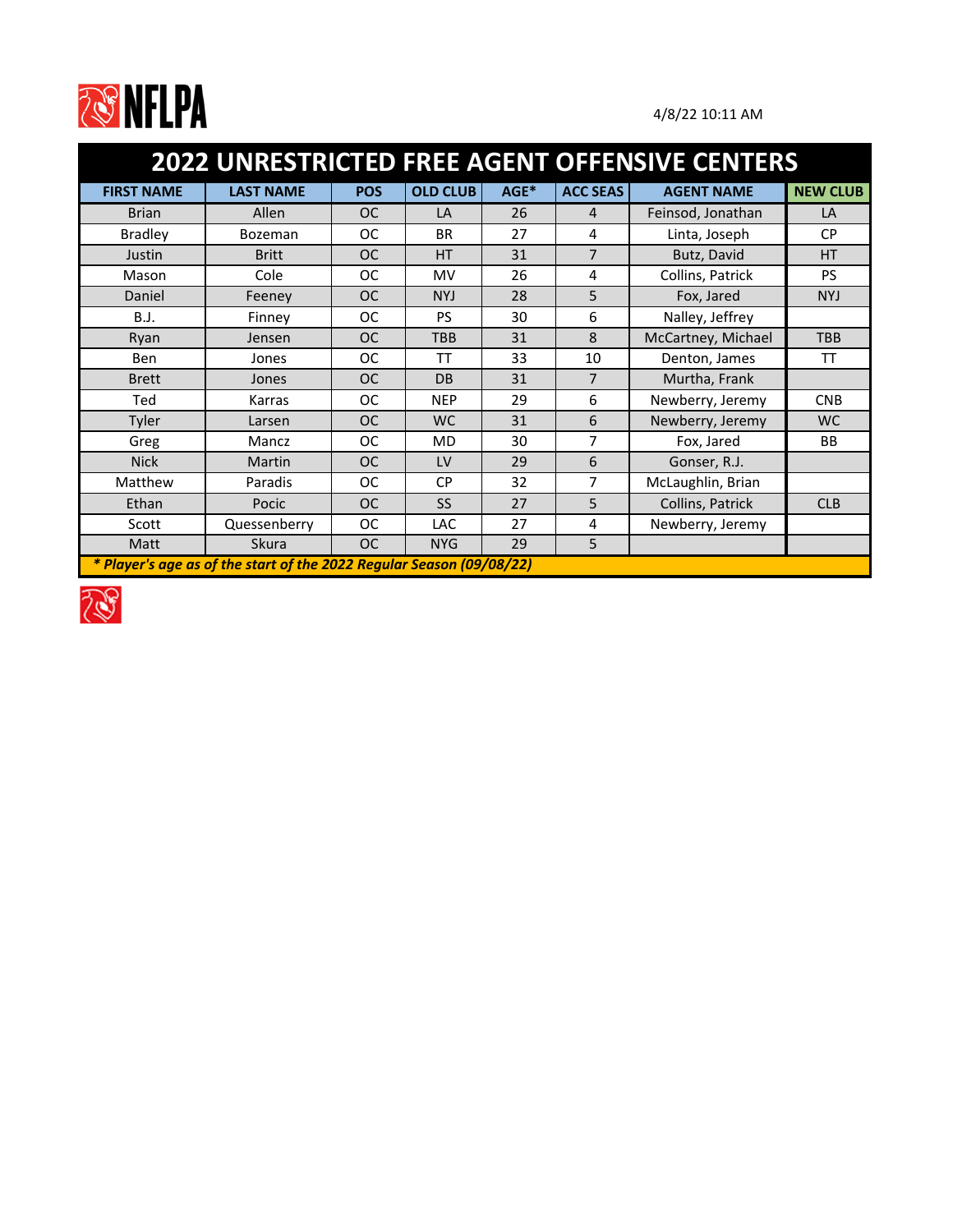

|                   |                                                                      |            |                 |      |                  | <b>2022 UNRESTRICTED FREE AGENT OFFENSIVE GUARDS</b> |                 |
|-------------------|----------------------------------------------------------------------|------------|-----------------|------|------------------|------------------------------------------------------|-----------------|
| <b>FIRST NAME</b> | <b>LAST NAME</b>                                                     | <b>POS</b> | <b>OLD CLUB</b> | AGE* | <b>ACC SEAS</b>  | <b>AGENT NAME</b>                                    | <b>NEW CLUB</b> |
| Oday              | Aboushi                                                              | OG         | <b>LAC</b>      | 31   | 9                | Mackler, Brian                                       |                 |
| Josh              | Andrews                                                              | OG         | AF              | 31   | 6                | Tessler, Brett                                       |                 |
| Austin            | Blythe                                                               | <b>OG</b>  | <b>KCC</b>      | 30   | 6                | Cornrich, Neil                                       | SS              |
| Ike               | Boettger                                                             | OG         | <b>BB</b>       | 27   | $\overline{4}$   | Bechta, Jack                                         | <b>BB</b>       |
| AJ                | Cann                                                                 | <b>OG</b>  | JJ              | 30   | $\overline{7}$   | Perrett, Michael                                     | <b>HT</b>       |
| Alex              | Cappa                                                                | OG         | <b>TBB</b>      | 27   | 4                | Feinsod, Jonathan                                    | <b>CNB</b>      |
| James             | Carpenter                                                            | <b>OG</b>  | <b>NOS</b>      | 33   | 11               | Hendrickson, Doug                                    |                 |
| Austin            | Corbett                                                              | OG         | LA              | 27   | 4                | Callahan, Chase                                      | <b>CP</b>       |
| James             | <b>Daniels</b>                                                       | <b>OG</b>  | <b>CHB</b>      | 24   | 4                | Saunders, Cedric                                     | <b>PS</b>       |
| Jamil             | Douglas                                                              | OG         | <b>WFT</b>      | 30   | 4                | Fox, Jared                                           | <b>NYG</b>      |
| Dakota            | Dozier                                                               | <b>OG</b>  | <b>MV</b>       | 31   | 8                | Conaty, Billy                                        | <b>CHB</b>      |
| Laurent           | Duvernay-Tardif                                                      | OG         | <b>NYJ</b>      | 31   | 8                | Speck, Chad                                          |                 |
| Max               | Garcia                                                               | <b>OG</b>  | AC              | 30   | $\overline{7}$   | Perrett, Michael                                     | <b>NYG</b>      |
| Mark              | Glowinski                                                            | OG         | IC              | 30   | $\overline{7}$   | Perrett, Michael                                     | <b>NYG</b>      |
| Will              | Hernandez                                                            | <b>OG</b>  | <b>NYG</b>      | 27   | 4                | Roche, Blaine                                        | AC              |
| Richie            | Incognito                                                            | OG         | LV              | 39   | 14               | Sarnoff, Kenneth                                     |                 |
| Senio             | Kelemete                                                             | <b>OG</b>  | LAC             | 32   | 9                | Kiernan, Sean                                        |                 |
| Kyle              | Long                                                                 | OG         | KCC             | 33   | 8                | Nalley, Jeffrey                                      |                 |
| John              | Miller                                                               | <b>OG</b>  | <b>CP</b>       | 29   | 7                | Rosenhaus, Drew                                      |                 |
| Andrew            | Norwell                                                              | OG         | JJ              | 30   | 8                | Rosenhaus, Drew                                      | <b>WC</b>       |
| Lucas             | Patrick                                                              | <b>OG</b>  | <b>GBP</b>      | 29   | 5                | Turner, Joel                                         | <b>CHB</b>      |
| Billy             | Price                                                                | <b>OG</b>  | <b>NYG</b>      | 27   | $\overline{4}$   | Polk, Shannon                                        |                 |
| Matthew           | Pryor                                                                | OG         | IC              | 27   | 4                | Overstreet, Brian                                    | IC              |
| Chris             | Reed                                                                 | <b>OG</b>  | IC              | 30   | 6                | Murray, Christopher                                  | MV              |
| Mike              | Remmers                                                              | <b>OG</b>  | KCC             | 33   | 9                | Tessler, Brett                                       |                 |
| <b>Brandon</b>    | Scherff                                                              | OG         | <b>WFT</b>      | 30   | 7                | Cornrich, Neil                                       | JJ              |
| Michael           | Schofield                                                            | <b>OG</b>  | LAC             | 31   | 8                | Ivler, James                                         |                 |
| David             | Sharpe                                                               | OG         | <b>BR</b>       | 26   | 5                | Rosenhaus, Drew                                      |                 |
| Jordan            | Simmons                                                              | OG         | <b>LV</b>       | 28   | 4                | Howard, Sean                                         |                 |
| Quinton           | Spain                                                                | OG         | <b>CNB</b>      | 31   | $\overline{7}$   | Simms, Andy                                          |                 |
| Lane              | Taylor                                                               | OG         | HT              | 32   | $\boldsymbol{9}$ | Striegel, Matthew                                    |                 |
| Laken             | Tomlinson                                                            | OG         | <b>SF</b>       | 30   | $\overline{7}$   | Kessler, Andrew                                      | <b>NYJ</b>      |
| Trai              | Turner                                                               | OG         | PS              | 29   | 8                | Rosenhaus, Drew                                      |                 |
| Connor            | Williams                                                             | OG         | DC              | 25   | 4                | Rosenhaus, Drew                                      | MD              |
|                   | * Player's age as of the start of the 2022 Regular Season (09/08/22) |            |                 |      |                  |                                                      |                 |

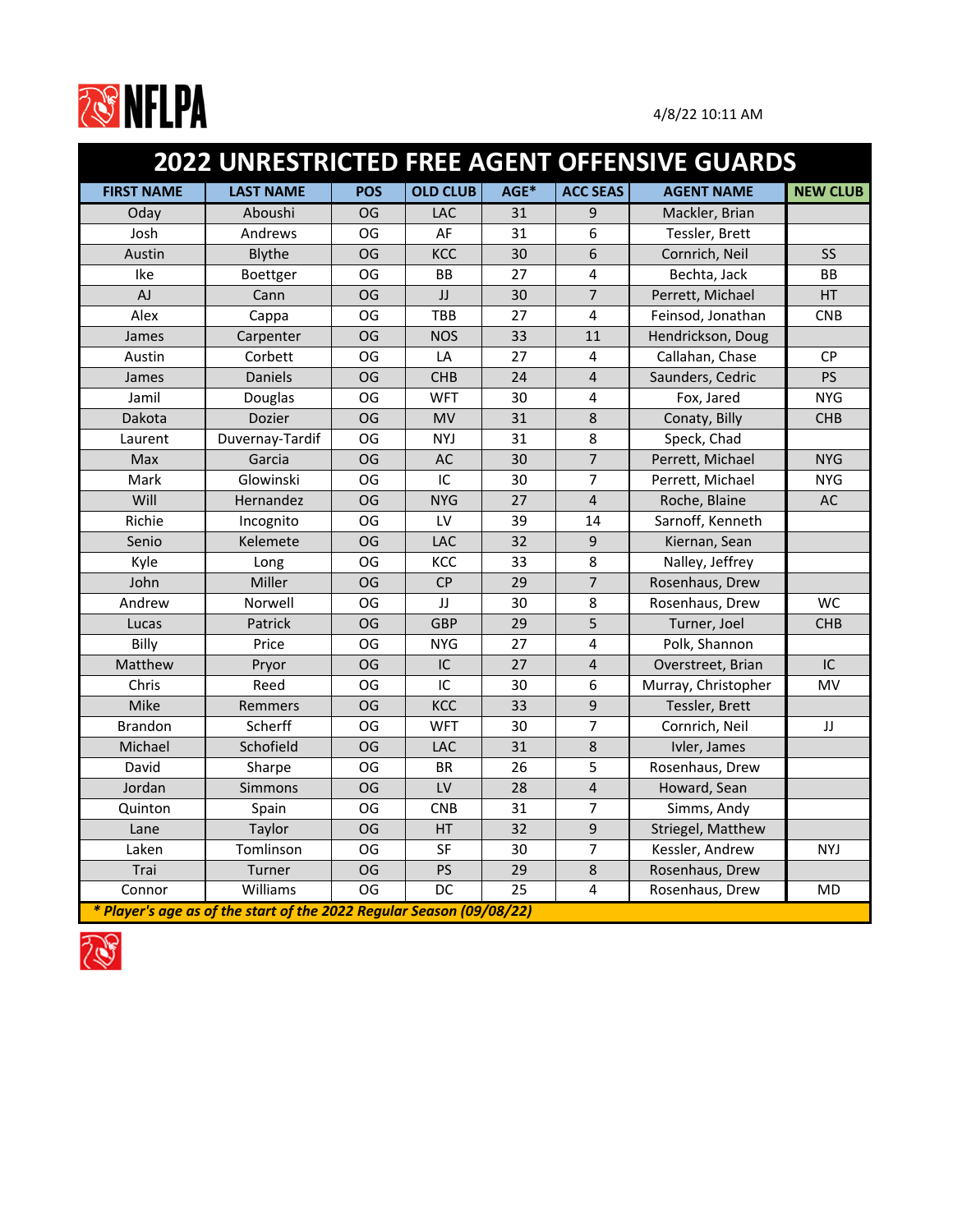

|                   |                                                                      |            |                 |      |                         | <b>2022 UNRESTRICTED FREE AGENT OFFENSIVE TACKLES</b> |                 |
|-------------------|----------------------------------------------------------------------|------------|-----------------|------|-------------------------|-------------------------------------------------------|-----------------|
| <b>FIRST NAME</b> | <b>LAST NAME</b>                                                     | <b>POS</b> | <b>OLD CLUB</b> | AGE* | <b>ACC SEAS</b>         | <b>AGENT NAME</b>                                     | <b>NEW CLUB</b> |
| Terron            | Armstead                                                             | <b>OT</b>  | <b>NOS</b>      | 31   | 9                       | Butz, David                                           | <b>MD</b>       |
| Caleb             | Benenoch                                                             | <b>OT</b>  | <b>NOS</b>      | 28   | 6                       | Kiernan, Sean                                         |                 |
| Duane             | <b>Brown</b>                                                         | <b>OT</b>  | <b>SS</b>       | 37   | 13                      | McGuire, Kennard                                      |                 |
| Trent             | <b>Brown</b>                                                         | <b>OT</b>  | <b>NEP</b>      | 29   | $\overline{7}$          | Rosenhaus, Drew                                       | <b>NEP</b>      |
| Geron             | Christian                                                            | <b>OT</b>  | HT              | 25   | 4                       | Taylor, Vincent                                       | KCC             |
| Tom               | Compton                                                              | <b>OT</b>  | SF              | 33   | 9                       | Segal, Joel                                           | DB              |
| Tyrell            | Crosby                                                               | <b>OT</b>  | <b>DL</b>       | 27   | 4                       | Caric, Steve                                          |                 |
| Korey             | Cunningham                                                           | <b>OT</b>  | <b>NYG</b>      | 27   | $\overline{4}$          | Rich, David                                           | <b>NYG</b>      |
| Julien            | Davenport                                                            | <b>OT</b>  | IC              | 27   | 5                       | Wasielewski, Edward                                   |                 |
| Jermaine          | Eluemunor                                                            | <b>OT</b>  | LV              | 27   | 5                       | Mulugheta, David                                      | LV              |
| Eric              | Fisher                                                               | <b>OT</b>  | IC              | 31   | 9                       | Segal, Joel                                           |                 |
| Cameron           | Fleming                                                              | <b>OT</b>  | DB              | 30   | 8                       | Strongin, Kyle                                        |                 |
| Bobby             | Hart                                                                 | <b>OT</b>  | <b>BB</b>       | 28   | $\overline{7}$          | Paige, Anthony                                        |                 |
| Rashod            | Hill                                                                 | <b>OT</b>  | MV              | 30   | 6                       | Tessler, Brett                                        |                 |
| Christopher       | Hubbard                                                              | <b>OT</b>  | <b>CLB</b>      | 31   | 8                       | Diulus, Gregory                                       | <b>CLB</b>      |
| Germain           | Ifedi                                                                | <b>OT</b>  | <b>CHB</b>      | 28   | 6                       | Dandy, Edward                                         | AF              |
| Jamarco           | Jones                                                                | <b>OT</b>  | <b>SS</b>       | 26   | $\overline{4}$          | Feinsod, Jonathan                                     | <b>TT</b>       |
| Dennis            | Kelly                                                                | <b>OT</b>  | <b>GBP</b>      | 32   | 10                      | Muir, Casey                                           |                 |
| Cornelius         | Lucas                                                                | <b>OT</b>  | <b>WFT</b>      | 31   | $\overline{7}$          | Saffron, Dan                                          | <b>WC</b>       |
| Bobby             | Massie                                                               | <b>OT</b>  | DB              | 33   | 10                      | Feinsod, Jonathan                                     |                 |
| Conor             | McDermott                                                            | <b>OT</b>  | <b>NYJ</b>      | 29   | 5                       | Denton, James                                         | <b>NYJ</b>      |
| Jordan            | Mills                                                                | <b>OT</b>  | <b>NOS</b>      | 31   | 8                       | Williams, Rodney                                      |                 |
| Morgan            | <b>Moses</b>                                                         | <b>OT</b>  | <b>NYJ</b>      | 31   | 8                       | Ross, Andrew                                          | <b>BR</b>       |
| Joseph            | Noteboom                                                             | <b>OT</b>  | LA              | 27   | 4                       | Johnson, William                                      | LA              |
| Ty                | Nsekhe                                                               | <b>OT</b>  | <b>DC</b>       | 36   | $\overline{7}$          | Taylor, Vincent                                       |                 |
| Chukwuma          | Okorafor                                                             | <b>OT</b>  | PS              | 25   | 4                       | Sexton, James                                         | <b>PS</b>       |
| <b>Brandon</b>    | Parker                                                               | <b>OT</b>  | LV              | 26   | $\overline{\mathbf{4}}$ | Kawa, Malki                                           | LV              |
| Jason             | Peters                                                               | OT         | <b>CHB</b>      | 40   | 16                      | Taylor, Vincent                                       |                 |
| Riley             | Reiff                                                                | OT         | <b>CNB</b>      | 33   | 10                      | Cornrich, Neil                                        |                 |
| Will              | Richardson                                                           | OT         | JJ              | 26   | 4                       | Recchion, Cody                                        | JJ              |
| Trent             | Scott                                                                | OT         | <b>CP</b>       | 28   | $\overline{4}$          | Nalley, Jeffrey                                       |                 |
| <b>Brandon</b>    | Shell                                                                | OT         | SS              | 30   | 6                       | Bratton, Melvin                                       |                 |
| Nate              | Solder                                                               | OT         | <b>NYG</b>      | 34   | 11                      | Humenik, Mark                                         |                 |
| Jason             | Spriggs                                                              | OT         | AF              | 28   | 6                       | Fox, Jared                                            |                 |
| Aaron             | Stinnie                                                              | OT         | <b>TBB</b>      | 28   | $\overline{\mathbf{4}}$ | Lynn, Nicole                                          | TBB             |
| Sam               | Tevi                                                                 | OT         | IC              | 27   | 5                       | Canter, David                                         |                 |
| Cole              | Toner                                                                | OT         | HT              | 28   | $\overline{\mathbf{4}}$ | Linta, Joseph                                         |                 |
| Josh              | Wells                                                                | OT         | TBB             | 31   | 8                       | Jankovich, Jeffrey                                    | TBB             |
| Elijah            | Wilkinson                                                            | OT         | <b>CHB</b>      | 27   | 5                       | Callahan, Chase                                       | AF              |
| Andrew            | Wylie                                                                | OT         | KCC             | 28   | $\overline{\mathbf{4}}$ | Talipov, Nodirbek                                     | <b>KCC</b>      |
|                   | * Player's age as of the start of the 2022 Regular Season (09/08/22) |            |                 |      |                         |                                                       |                 |

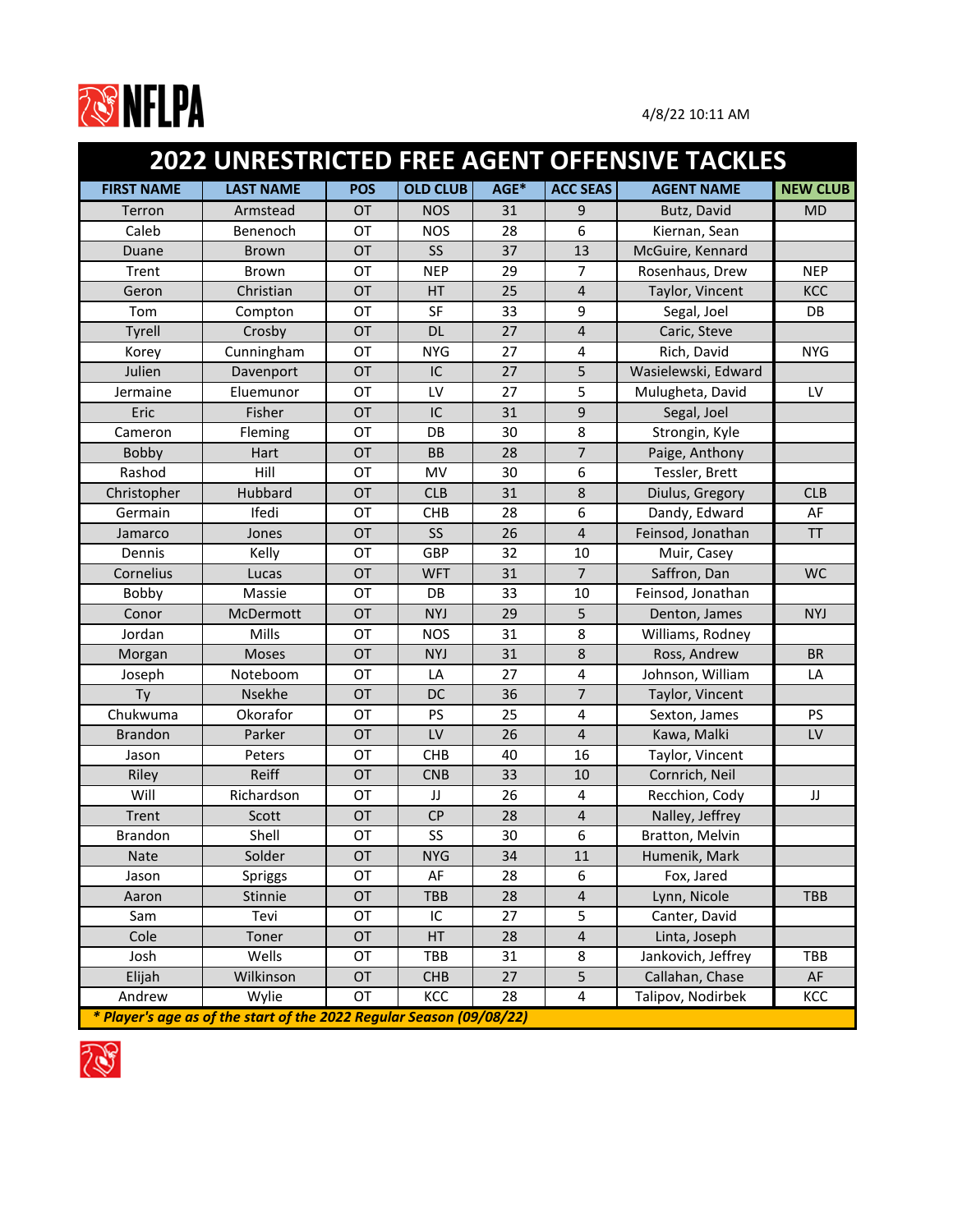

|                   | <b>2022 UNRESTRICTED FREE AGENT OUTSIDE LINEBACKERS</b>              |            |                 |      |                 |                      |                 |  |  |  |
|-------------------|----------------------------------------------------------------------|------------|-----------------|------|-----------------|----------------------|-----------------|--|--|--|
| <b>FIRST NAME</b> | <b>LAST NAME</b>                                                     | <b>POS</b> | <b>OLD CLUB</b> | AGE* | <b>ACC SEAS</b> | <b>AGENT NAME</b>    | <b>NEW CLUB</b> |  |  |  |
| Matthew           | Adams                                                                | <b>OLB</b> | IC              | 26   | 4               | Crain, Graylan       |                 |  |  |  |
| Ola               | Adeniyi                                                              | OLB        | <b>TT</b>       | 24   | $\overline{4}$  | Rosenhaus, Drew      | <b>TT</b>       |  |  |  |
| Kwon              | Alexander                                                            | <b>OLB</b> | <b>NOS</b>      | 28   | $\overline{7}$  | Rosenhaus, Drew      |                 |  |  |  |
| Genard            | Avery                                                                | <b>OLB</b> | PE              | 27   | 4               | Crain, Graylan       | <b>PS</b>       |  |  |  |
| Anthony           | <b>Barr</b>                                                          | <b>OLB</b> | <b>MV</b>       | 30   | $\,8$           | Williams, Ryan       |                 |  |  |  |
| Daren             | <b>Bates</b>                                                         | <b>OLB</b> | AF              | 31   | 9               | Cannold, Spencer     |                 |  |  |  |
| Vincent           | <b>Biegel</b>                                                        | <b>OLB</b> | <b>MD</b>       | 29   | 5               | Chow, Carter         |                 |  |  |  |
| Christopher       | <b>Board</b>                                                         | <b>OLB</b> | <b>BR</b>       | 27   | 4               | Strongin, Kyle       | <b>DL</b>       |  |  |  |
| Lorenzo           | Carter                                                               | <b>OLB</b> | <b>NYG</b>      | 26   | $\overline{4}$  | Segal, Joel          | AF              |  |  |  |
| Jamie             | Collins                                                              | OLB        | <b>NEP</b>      | 32   | 9               | Canter, David        |                 |  |  |  |
| <b>Brandon</b>    | Copeland                                                             | <b>OLB</b> | AF              | 31   | $\overline{7}$  | Linta, Joseph        |                 |  |  |  |
| Emmanuel          | Ellerbee                                                             | <b>OLB</b> | AF              | 25   | 4               | Fox, Derrick         |                 |  |  |  |
| Kyler             | Fackrell                                                             | <b>OLB</b> | LAC             | 30   | 6               | Schulman, Justin     | LV              |  |  |  |
| L.J.              | Fort                                                                 | OLB        | <b>BR</b>       | 32   | $\overline{7}$  | Earls, Ryan          |                 |  |  |  |
| Dennis            | Gardeck                                                              | <b>OLB</b> | <b>AC</b>       | 28   | 4               | Feinsod, Jonathan    | AC              |  |  |  |
| Kamu              | Grugier-Hill                                                         | <b>OLB</b> | HT              | 28   | 6               | Caric, Steve         | HT              |  |  |  |
| Charles           | <b>Harris</b>                                                        | <b>OLB</b> | <b>DL</b>       | 27   | 5               | Mulugheta, David     | <b>DL</b>       |  |  |  |
| Marquis           | Haynes                                                               | <b>OLB</b> | <b>CP</b>       | 28   | $\overline{4}$  | Muir, Casey          | <b>CP</b>       |  |  |  |
| Justin            | Houston                                                              | <b>OLB</b> | <b>BR</b>       | 33   | 11              | Segal, Joel          |                 |  |  |  |
| <b>Bruce</b>      | Irvin                                                                | OLB        | <b>CHB</b>      | 34   | 10              | Fields, Chafie       |                 |  |  |  |
| Joel              | Iyiegbuniwe                                                          | <b>OLB</b> | <b>CHB</b>      | 26   | $\overline{4}$  | Linton, Greg L Tripp | <b>SS</b>       |  |  |  |
| Chandler          | Jones                                                                | <b>OLB</b> | AC              | 32   | 10              | Lock, Ethan          | LV              |  |  |  |
| Christian         | Jones                                                                | <b>OLB</b> | <b>CHB</b>      | 31   | 8               | Burkhardt, Erik      |                 |  |  |  |
| Patrick           | Kerrigan                                                             | <b>OLB</b> | PE              | 34   | 11              | Hahn, Camron         |                 |  |  |  |
| Elijah            | Lee                                                                  | <b>OLB</b> | <b>CLB</b>      | 26   | 5               | Simms, Andy          | KCC             |  |  |  |
| Lerentee          | McCray                                                               | OLB        | JJ              | 32   | 8               | Canter, David        |                 |  |  |  |
| Pernell           | McPhee                                                               | <b>OLB</b> | <b>BR</b>       | 33   | 11              | Cook, Bus            |                 |  |  |  |
| Steven            | Means                                                                | OLB        | AF              | 31   | 8               | Chilcoat, Jeffrey    |                 |  |  |  |
| Whitney           | <b>Mercilus</b>                                                      | OLB        | <b>GBP</b>      | 32   | 10              | France, Todd         |                 |  |  |  |
| Von               | Miller                                                               | OLB        | LA              | 33   | 11              | Branion, Joby        | <b>BB</b>       |  |  |  |
| Nicholas          | Morrow                                                               | OLB        | $\mathsf{LV}$   | 27   | 5               | Hamilton, Brian      | <b>CHB</b>      |  |  |  |
| Ben               | Niemann                                                              | OLB        | KCC             | 27   | 4               | Cornrich, Neil       |                 |  |  |  |
| Uchenna           | Nwosu                                                                | OLB        | LAC             | 25   | $\overline{4}$  | Rosenhaus, Drew      | SS              |  |  |  |
| Dorian            | O'Daniel                                                             | OLB        | KCC             | 28   | 4               | Whitney, Jeffery     |                 |  |  |  |
| Ogbonnia          | Okoronkwo                                                            | <b>OLB</b> | LA              | 27   | $\overline{4}$  | Sarnoff, Kenneth     | <b>HT</b>       |  |  |  |
| Haason            | Reddick                                                              | OLB        | <b>CP</b>       | 27   | 5               | Sexton, James        | PE              |  |  |  |
| <b>Duke</b>       | Riley                                                                | OLB        | <b>MD</b>       | 28   | 5               | Rosenhaus, Drew      | <b>MD</b>       |  |  |  |
| <b>Brennan</b>    | Scarlett                                                             | OLB        | MD              | 29   | 6               | Organ, Henry         | MD              |  |  |  |
| Malcolm           | Smith                                                                | OLB        | <b>CLB</b>      | 33   | 10              | Cicala, Bradley      |                 |  |  |  |
| Julian            | Stanford                                                             | OLB        | <b>CP</b>       | 32   | 8               | Barnes, Tyrone       | <b>CP</b>       |  |  |  |
| Kyzir             | White                                                                | OLB        | <b>LAC</b>      | 26   | $\overline{4}$  | Sexton, James        | PE              |  |  |  |
| Kyle              | Wilber                                                               | OLB        | LV              | 33   | 9               | Woy, Jordan          |                 |  |  |  |
| Eric              | Wilson                                                               | OLB        | HT              | 27   | 5               | Williams, Ryan       |                 |  |  |  |
| K.J.              | Wright                                                               | OLB        | LV              | 33   | 11              | Cook, Bus            |                 |  |  |  |
|                   | * Player's age as of the start of the 2022 Regular Season (09/08/22) |            |                 |      |                 |                      |                 |  |  |  |

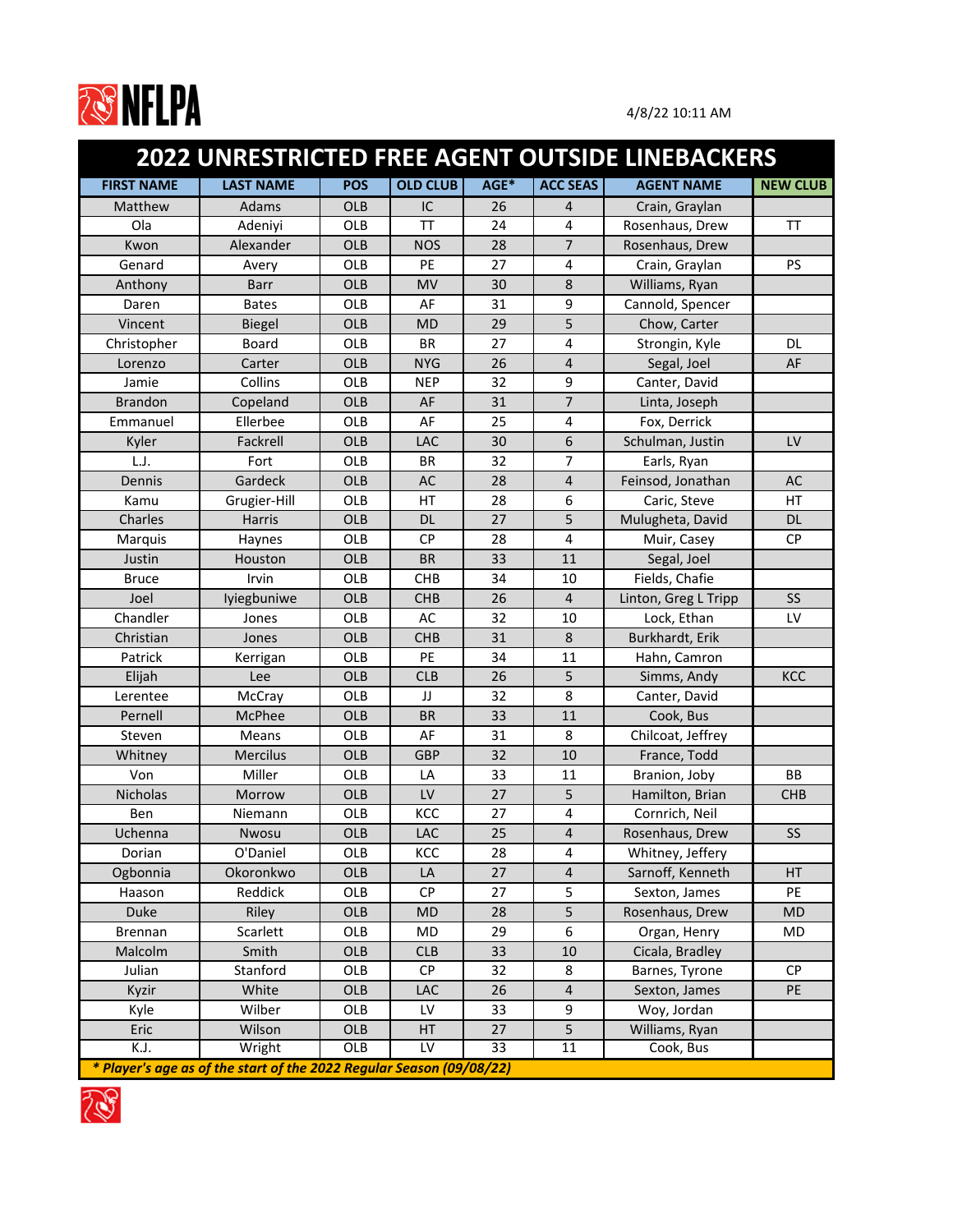

| <b>2022 UNRESTRICTED FREE AGENT PUNTERS</b>                          |                  |            |                 |      |                 |                   |                 |  |  |
|----------------------------------------------------------------------|------------------|------------|-----------------|------|-----------------|-------------------|-----------------|--|--|
| <b>FIRST NAME</b>                                                    | <b>LAST NAME</b> | <b>POS</b> | <b>OLD CLUB</b> | AGE* | <b>ACC SEAS</b> | <b>AGENT NAME</b> | <b>NEW CLUB</b> |  |  |
| <b>Bryan</b>                                                         | Anger            | P          | <sub>DC</sub>   | 33   | 10              | Bauer, Frank      | DC.             |  |  |
| Jordan                                                               | Berry            | P          | MV              | 31   |                 | Tollner, Bruce    | MV              |  |  |
| Corey                                                                | <b>Bojorquez</b> | P          | <b>GBP</b>      | 25   | 4               | Henderson, Brooks | <b>CLB</b>      |  |  |
| Dustin                                                               | Colquitt         | P          | <b>CLB</b>      | 40   | 17              | Sheehy, Paul      |                 |  |  |
| Loc.                                                                 | Edwards          | P          | <b>CP</b>       | 30   | 5               | Ulrich, James     |                 |  |  |
| Kevin                                                                | Huber            | P          | <b>CNB</b>      | 37   | 13              | Leshnock, Brad    |                 |  |  |
| Andy                                                                 | Lee              | P          | AC              | 40   | 18              | Edwards, Eddie    | AC              |  |  |
| <b>Thomas</b>                                                        | Morstead         | P          | AF              | 36   | 13              | Crain, Graylan    |                 |  |  |
| Pat                                                                  | O'Donnell        | P          | <b>CHB</b>      | 31   | 8               | Schulman, Justin  | <b>GBP</b>      |  |  |
| Michael                                                              | Palardy          | P          | <b>MD</b>       | 30   | 5               | Strongin, Kyle    |                 |  |  |
| * Player's age as of the start of the 2022 Regular Season (09/08/22) |                  |            |                 |      |                 |                   |                 |  |  |

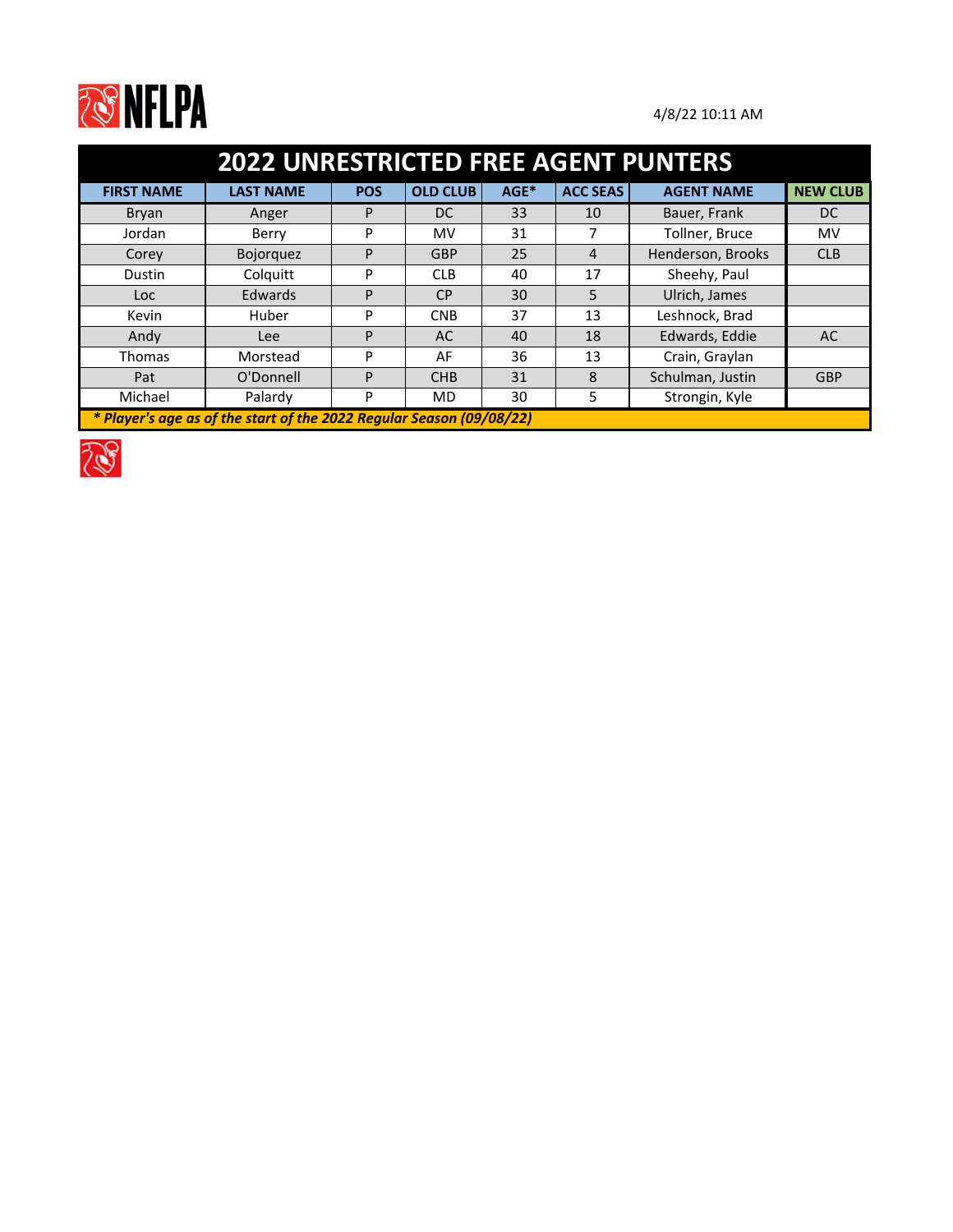

| 2022 UNRESTRICTED FREE AGENT QUARTERBACKS |                                                                      |            |                 |      |                 |                    |                 |  |  |  |
|-------------------------------------------|----------------------------------------------------------------------|------------|-----------------|------|-----------------|--------------------|-----------------|--|--|--|
| <b>FIRST NAME</b>                         | <b>LAST NAME</b>                                                     | <b>POS</b> | <b>OLD CLUB</b> | AGE* | <b>ACC SEAS</b> | <b>AGENT NAME</b>  | <b>NEW CLUB</b> |  |  |  |
| <b>Brandon</b>                            | Allen                                                                | QB         | <b>CNB</b>      | 30   | 5               | Strongin, Kyle     | <b>CNB</b>      |  |  |  |
| Tim                                       | Boyle                                                                | QB         | <b>DL</b>       | 27   | 4               | Conaty, Billy      | <b>DL</b>       |  |  |  |
| Teddy                                     | Bridgewater                                                          | QB         | DB              | 29   | 8               | McGuire, Kennard   | <b>MD</b>       |  |  |  |
| Jacoby                                    | <b>Brissett</b>                                                      | QB         | <b>MD</b>       | 29   | 6               | Brissett, Jacoby   | <b>CLB</b>      |  |  |  |
| Andy                                      | Dalton                                                               | QB         | <b>CHB</b>      | 34   | 11              | Nalley, Jeffrey    | <b>NOS</b>      |  |  |  |
| Chase                                     | Daniel                                                               | QB         | LAC             | 35   | 13              | Nalley, Jeffrey    | LAC             |  |  |  |
| Robert Joshua                             | <b>Dobbs</b>                                                         | QB         | <b>PS</b>       | 27   | 5               | McCartney, Michael |                 |  |  |  |
| Jeff                                      | <b>Driskel</b>                                                       | QB         | HT              | 29   | 6               | Lewis, Harold      | HT              |  |  |  |
| Ryan                                      | Fitzpatrick                                                          | QB         | <b>WFT</b>      | 39   | 17              | Sexton, James      |                 |  |  |  |
| Joe                                       | Flacco                                                               | QB         | <b>NYJ</b>      | 37   | 14              | Linta, Joseph      | <b>NYJ</b>      |  |  |  |
| <b>Blaine</b>                             | Gabbert                                                              | QB         | <b>TBB</b>      | 32   | 11              | Condon, Thomas     | <b>TBB</b>      |  |  |  |
| Mike                                      | Glennon                                                              | QB         | <b>NYG</b>      | 32   | 9               | Dunn, David        |                 |  |  |  |
| Chad                                      | Henne                                                                | QB         | KCC             | 37   | 14              | Schulman, Justin   | <b>KCC</b>      |  |  |  |
| <b>Brian</b>                              | Hoyer                                                                | QB         | <b>NEP</b>      | 36   | 12              | Linta, Joseph      | <b>NEP</b>      |  |  |  |
| Josh                                      | Johnson                                                              | QB         | <b>BR</b>       | 36   | 9               | Hendrickson, Doug  | DB              |  |  |  |
| Sean                                      | Mannion                                                              | QB         | MV              | 30   | $\overline{7}$  | Kessler, Andrew    | MV              |  |  |  |
| <b>Marcus</b>                             | Mariota                                                              | QB         | LV              | 28   | $\overline{7}$  | Tollner, Ryan      | AF              |  |  |  |
| A.J.                                      | McCarron                                                             | QB         | AF              | 31   | 8               | France, Todd       |                 |  |  |  |
| Colt                                      | McCoy                                                                | QB         | <b>AC</b>       | 36   | 12              | Ayrault, Brian     | <b>AC</b>       |  |  |  |
| Cam                                       | Newton                                                               | QB         | <b>CP</b>       | 33   | 11              | Paige, Anthony     |                 |  |  |  |
| Ben                                       | Roethlisberger                                                       | QB         | PS              | 40   | 18              | Tollner, Ryan      |                 |  |  |  |
| Josh                                      | Rosen                                                                | QB         | AF              | 25   | 4               | Williams, Ryan     |                 |  |  |  |
| Trevor                                    | Siemian                                                              | QB         | <b>NOS</b>      | 30   | $\overline{7}$  | McCartney, Michael | <b>CHB</b>      |  |  |  |
| Geno                                      | Smith                                                                | QB         | SS              | 31   | 9               | Fields, Chafie     |                 |  |  |  |
| Tyrod                                     | Taylor                                                               | QB         | HT              | 33   | 11              | Bakari, Adisa      | <b>NYG</b>      |  |  |  |
| Mitch                                     | Trubisky                                                             | QB         | BB              | 28   | 5               | Callahan, Chase    | <b>PS</b>       |  |  |  |
| Jameis                                    | Winston                                                              | QB         | <b>NOS</b>      | 28   | $\overline{7}$  | Johnson, Reginald  | <b>NOS</b>      |  |  |  |
|                                           | * Player's age as of the start of the 2022 Regular Season (09/08/22) |            |                 |      |                 |                    |                 |  |  |  |

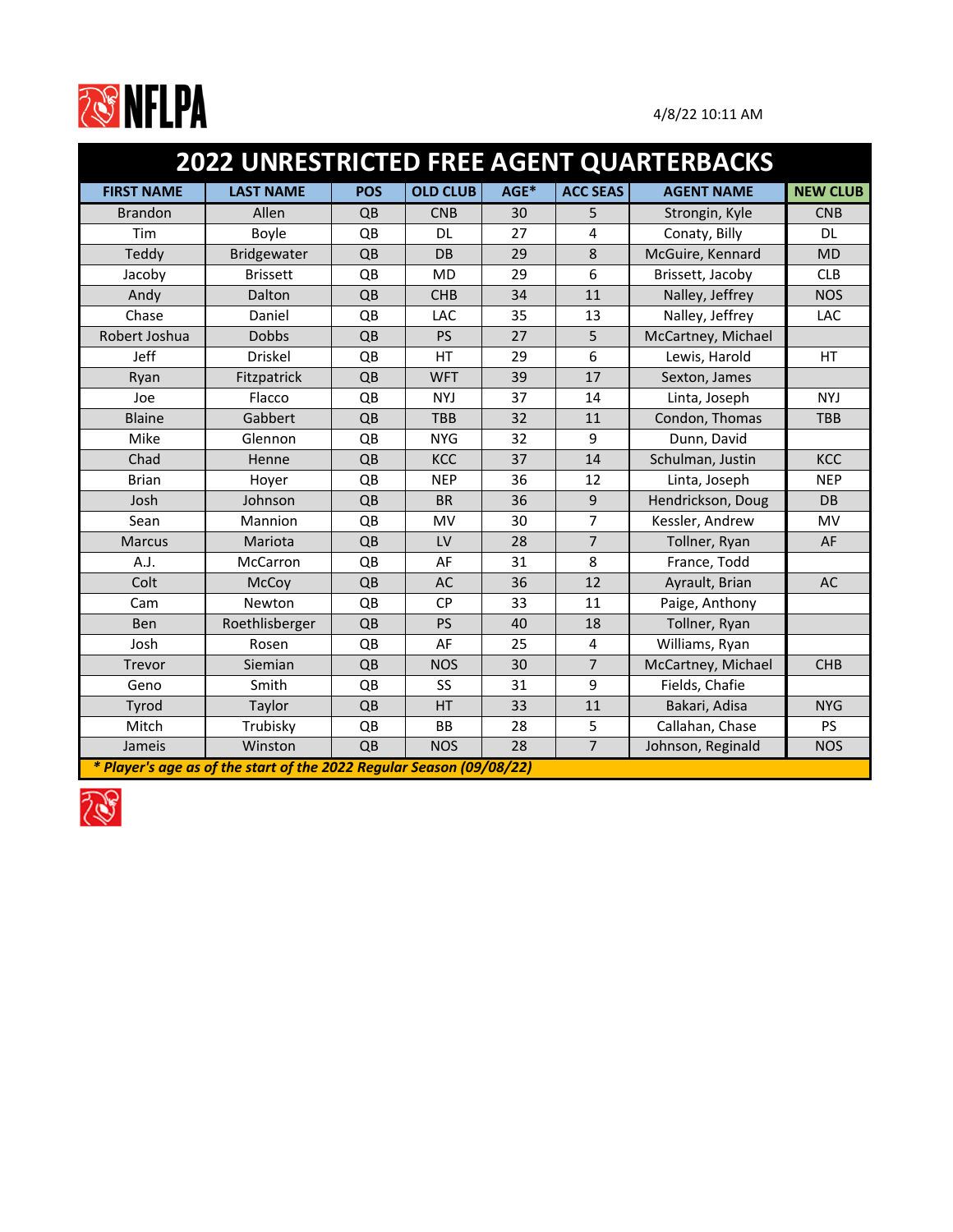

|                   |                                                                      |            |                 |      |                 | 2022 UNRESTRICTED FREE AGENT RUNNING BACKS |                 |
|-------------------|----------------------------------------------------------------------|------------|-----------------|------|-----------------|--------------------------------------------|-----------------|
| <b>FIRST NAME</b> | <b>LAST NAME</b>                                                     | <b>POS</b> | <b>OLD CLUB</b> | AGE* | <b>ACC SEAS</b> | <b>AGENT NAME</b>                          | <b>NEW CLUB</b> |
| Ameer             | Abdullah                                                             | <b>RB</b>  | <b>CP</b>       | 29   | $\overline{7}$  | Bakari, Adisa                              | LV              |
| Kalen             | <b>Ballage</b>                                                       | <b>RB</b>  | PS              | 26   | 4               | Sandhu, Zeke                               |                 |
| Peyton            | <b>Barber</b>                                                        | <b>RB</b>  | LV              | 28   | 6               | Roche, Blain                               |                 |
| <b>Nick</b>       | Bawden                                                               | <b>RB</b>  | <b>NYJ</b>      | 26   | 4               | Caric, Steve                               |                 |
| Giovani           | <b>Bernard</b>                                                       | <b>RB</b>  | TBB             | 30   | 9               | Ghahremani, Bardia                         |                 |
| <b>Brandon</b>    | <b>Bolden</b>                                                        | <b>RB</b>  | <b>NEP</b>      | 32   | 10              | Sandhu, Zeke                               | LV              |
| Matthew           | <b>Breida</b>                                                        | <b>RB</b>  | <b>BB</b>       | 27   | 5               | Simms, Andy                                | <b>NYG</b>      |
| Malcolm           | Brown                                                                | <b>RB</b>  | <b>MD</b>       | 29   | 6               | Mulugheta, David                           |                 |
| Trenton           | Cannon                                                               | <b>RB</b>  | <b>SF</b>       | 28   | $\overline{4}$  | Linton, Greg L Tripp                       | <b>TT</b>       |
| Corey             | Clement                                                              | <b>RB</b>  | DC              | 27   | 5               | Shah, Sunny                                |                 |
| Tevin             | Coleman                                                              | <b>RB</b>  | <b>NYJ</b>      | 29   | $\overline{7}$  | Bakari, Adisa                              | <b>NYJ</b>      |
| Alex              | Collins                                                              | <b>RB</b>  | SS              | 28   | 4               | Masters, Kelli                             |                 |
| James             | Conner                                                               | <b>RB</b>  | <b>AC</b>       | 27   | 5               | Tollner, Ryan                              | <b>AC</b>       |
| Chase             | Edmonds                                                              | <b>RB</b>  | AC              | 26   | 4               | Rosenhaus, Drew                            | <b>MD</b>       |
| D'Onta            | Foreman                                                              | <b>RB</b>  | <b>TT</b>       | 26   | 5               | McGuire, Kennard                           | CP              |
| Leonard           | Fournette                                                            | <b>RB</b>  | TBB             | 27   | 5               | Miale, Kimberly                            | TBB             |
| Devonta           | Freeman                                                              | <b>RB</b>  | <b>BR</b>       | 30   | 8               | Rosenhaus, Drew                            |                 |
| Royce             | Freeman                                                              | <b>RB</b>  | HT              | 26   | 4               | Fields, Chafie                             | HT              |
| Wayne             | Gallman                                                              | <b>RB</b>  | <b>MV</b>       | 27   | 5               | Fields, Chafie                             |                 |
| Melvin            | Gordon                                                               | <b>RB</b>  | DB              | 29   | 6               | Panos, Joe                                 |                 |
| Dontrell          | Hilliard                                                             | <b>RB</b>  | <b>TT</b>       | 27   | $\overline{4}$  | Canter, David                              | <b>TT</b>       |
| Jordan            | Howard                                                               | <b>RB</b>  | PE              | 27   | 6               | Bakari, Adisa                              |                 |
| <b>Buddy</b>      | Howell Jr.                                                           | <b>RB</b>  | LA              | 26   | $\overline{4}$  | Rosenhaus, Drew                            |                 |
| Justin            | Jackson                                                              | <b>RB</b>  | <b>LAC</b>      | 26   | 4               | Price, Dominique                           |                 |
| David             | Johnson                                                              | <b>RB</b>  | HT              | 30   | $\overline{7}$  | Perzley, Jonathan                          |                 |
| Duke              | Johnson                                                              | <b>RB</b>  | <b>MD</b>       | 28   | 6               | Rosenhaus, Drew                            | <b>BB</b>       |
| Ronald            | Jones II                                                             | <b>RB</b>  | <b>TBB</b>      | 25   | 4               | Steinberg, Leigh                           | KCC             |
| Taiwan            | Jones                                                                | <b>RB</b>  | BB              | 34   | 11              | Hendrickson, Doug                          |                 |
| Phillip           | Lindsay                                                              | <b>RB</b>  | <b>MD</b>       | 28   | 4               | McCartney, Michael                         |                 |
| Marlon            | Mack                                                                 | <b>RB</b>  | IC              | 26   | 5               | Saunders, Cedric                           | HT              |
| Jerick            | McKinnon                                                             | RB         | KCC             | 30   | $\bf 8$         | Butz, David                                |                 |
| J.D.              | <b>McKissic</b>                                                      | <b>RB</b>  | <b>WFT</b>      | 29   | 5               | Hendrickson, Doug                          | <b>WC</b>       |
| Sony              | Michel                                                               | <b>RB</b>  | LA              | 27   | 4               | France, Todd                               |                 |
| Raheem            | Mostert                                                              | <b>RB</b>  | SF              | 30   | 6               | Tessler, Brett                             | MD              |
| Latavius          | Murray                                                               | RB         | <b>BR</b>       | 32   | 9               | Tollner, Ryan                              |                 |
| Cordarrelle       | Patterson                                                            | <b>RB</b>  | AF              | 31   | 9               | Kiernan, Sean                              | AF              |
| Elijhaa           | Penny                                                                | RB         | <b>NYG</b>      | 29   | 5               | Hannula, Brian                             |                 |
| Rashaad           | Penny                                                                | <b>RB</b>  | <b>SS</b>       | 26   | 4               | Hannula, Brian                             | SS              |
| Jalen             | Richard                                                              | RB         | LV              | 28   | 6               | Hendrickson, Doug                          |                 |
| Dwayne            | Washington                                                           | RB         | <b>NOS</b>      | 28   | 6               | Chow, Carter                               |                 |
| James             | White                                                                | <b>RB</b>  | <b>NEP</b>      | 30   | $\bf 8$         | Bakari, Adisa                              | <b>NEP</b>      |
| Damien            | Williams                                                             | RB         | <b>CHB</b>      | 30   | $\overline{7}$  | Greengross, lan                            | AF              |
| Darrel            | Williams                                                             | <b>RB</b>  | KCC             | 27   | $\overline{4}$  | Fischman, Martin                           |                 |
| Jeff              | Wilson Jr.                                                           | <b>RB</b>  | SF              | 26   | 4               | Cabott, Christopher                        | SF              |
|                   | * Player's age as of the start of the 2022 Regular Season (09/08/22) |            |                 |      |                 |                                            |                 |

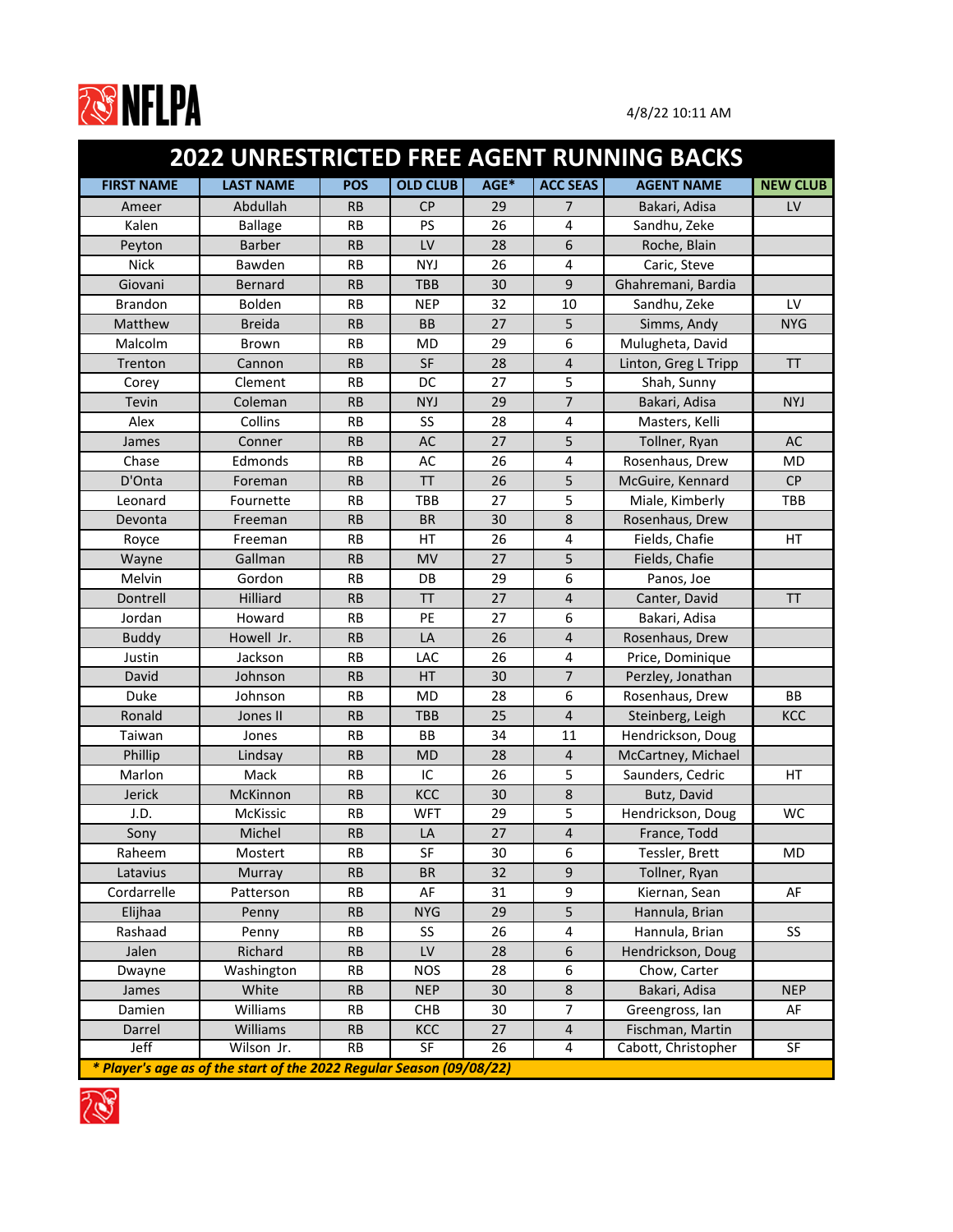

|                   |                                                                      |                        |                 |      |                 | <b>2022 UNRESTRICTED FREE AGENT STRONG SAFETIES</b> |                 |  |  |
|-------------------|----------------------------------------------------------------------|------------------------|-----------------|------|-----------------|-----------------------------------------------------|-----------------|--|--|
| <b>FIRST NAME</b> | <b>LAST NAME</b>                                                     | <b>POS</b>             | <b>OLD CLUB</b> | AGE* | <b>ACC SEAS</b> | <b>AGENT NAME</b>                                   | <b>NEW CLUB</b> |  |  |
| Jahleel           | Addae                                                                | <b>SS</b>              | IC              | 32   | 9               | Magid, Martin                                       |                 |  |  |
| Juston            | <b>Burris</b>                                                        | SS                     | <b>CP</b>       | 29   | 6               | Paige, Anthony                                      | <b>CP</b>       |  |  |
| Dane              | Cruikshank                                                           | <b>SS</b>              | <b>TT</b>       | 27   | $\overline{4}$  | Canter, David                                       | <b>CHB</b>      |  |  |
| Quandre           | <b>Diggs</b>                                                         | SS                     | SS              | 29   | $\overline{7}$  | Mulugheta, David                                    | <b>SS</b>       |  |  |
| Terrell           | Edmunds                                                              | SS                     | PS              | 25   | 4               | Renzin, Benjamin                                    |                 |  |  |
| Matthias          | Farley                                                               | SS                     | <b>TT</b>       | 30   | 6               | McCarthy, Kyle                                      |                 |  |  |
| Tashaun           | Gipson                                                               | SS                     | <b>CHB</b>      | 32   | 10              | Fox, Jared                                          |                 |  |  |
| Anthony           | Harris                                                               | <b>SS</b>              | PE              | 30   | 6               | Rosenhaus, Drew                                     | <b>PE</b>       |  |  |
| Erik              | <b>Harris</b>                                                        | SS                     | AF              | 32   | 6               | Lynn, Nicole                                        | AF              |  |  |
| Marcell           | Harris                                                               | SS                     | <b>SF</b>       | 28   | 4               | Mackler, Brian                                      |                 |  |  |
| Ronnie            | Harrison                                                             | <b>SS</b>              | <b>CLB</b>      | 25   | $\overline{4}$  | Rosenhaus, Drew                                     |                 |  |  |
| Jeff              | Heath                                                                | SS                     | <b>NOS</b>      | 31   | $\overline{9}$  | Fox, Derrick                                        |                 |  |  |
| Kareem            | Jackson                                                              | SS                     | DB              | 34   | 12              | Chayut, Jason                                       |                 |  |  |
| Jayron            | Kearse                                                               | SS                     | DC              | 28   | 6               | Dandy, Edward                                       | <b>DC</b>       |  |  |
| <b>Miles</b>      | Killebrew                                                            | <b>SS</b>              | <b>PS</b>       | 29   | 6               | Mallik, Chitta                                      | <b>PS</b>       |  |  |
| <b>Brandon</b>    | King                                                                 | SS                     | <b>NEP</b>      | 29   | $\overline{7}$  | Stellato, Sean                                      |                 |  |  |
| Dean              | Marlowe                                                              | <b>SS</b>              | <b>DL</b>       | 30   | 6               | Chayut, Jason                                       | AF              |  |  |
| Tyrann            | Mathieu                                                              | SS                     | KCC             | 30   | 9               | Condon, Thomas                                      |                 |  |  |
| Keanu             | Neal                                                                 | SS                     | <b>DC</b>       | 27   | 6               | Mackler, Brian                                      |                 |  |  |
| Will              | Parks                                                                | <b>SS</b>              | <b>NYJ</b>      | 28   | 6               | Schmella, Erik                                      | <b>NYJ</b>      |  |  |
| Jabrill           | Peppers                                                              | SS                     | <b>NYG</b>      | 26   | 5               | Collins, Patrick                                    | <b>NEP</b>      |  |  |
| Andrew            | Sendejo                                                              | SS                     | IC              | 34   | 11              | Burkhardt, Erik                                     |                 |  |  |
| Daniel            | Sorensen                                                             | SS                     | KCC             | 32   | 8               | Chow, Carter                                        | <b>NOS</b>      |  |  |
| Jaquiski          | Tartt                                                                | <b>SS</b>              | <b>SF</b>       | 30   | 7               | Butz, David                                         |                 |  |  |
| Zeke              | Turner                                                               | <b>SS</b>              | <b>AC</b>       | 26   | $\overline{4}$  | Haija, Ray                                          | <b>AC</b>       |  |  |
| Quintin           | Williams                                                             | SS                     | AF              | 31   | 9               | McGarvey, Michael                                   |                 |  |  |
| Tavon             | Wilson                                                               | $\overline{\text{SS}}$ | <b>SF</b>       | 32   | 10              | Simms, Andy                                         |                 |  |  |
|                   | * Player's age as of the start of the 2022 Regular Season (09/08/22) |                        |                 |      |                 |                                                     |                 |  |  |

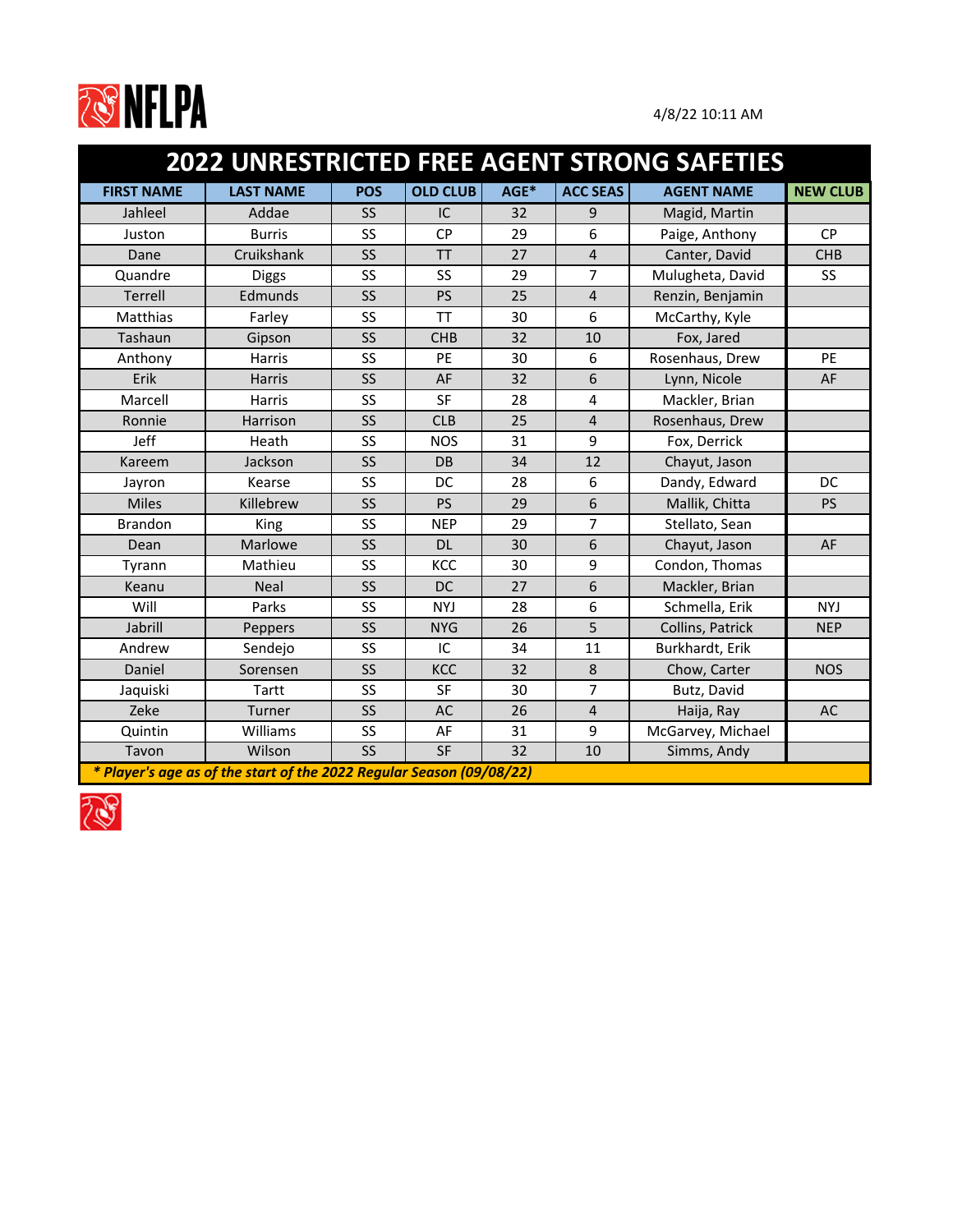

|                   | <b>2022 UNRESTRICTED FREE AGENT TIGHT ENDS</b>                       |            |                 |      |                 |                        |                 |
|-------------------|----------------------------------------------------------------------|------------|-----------------|------|-----------------|------------------------|-----------------|
| <b>FIRST NAME</b> | <b>LAST NAME</b>                                                     | <b>POS</b> | <b>OLD CLUB</b> | AGE* | <b>ACC SEAS</b> | <b>AGENT NAME</b>      | <b>NEW CLUB</b> |
| Jordan            | <b>Akins</b>                                                         | <b>TE</b>  | HT              | 30   | 4               | Lyles, Frederick       |                 |
| Mo                | Alie-Cox                                                             | <b>TE</b>  | IC              | 28   | 4               | Flanagan, Joseph       | IC              |
| Stephen           | Anderson                                                             | <b>TE</b>  | LAC             | 29   | 4               | Roberts, Collin        |                 |
| Antony            | Auclair                                                              | <b>TE</b>  | НT              | 29   | 5               | Ghavami, Sasha         | HT              |
| <b>Blake</b>      | Bell                                                                 | <b>TE</b>  | KCC             | 31   | 7               | Mills, Thomas          | KCC             |
| Pharaoh           | <b>Brown</b>                                                         | <b>TE</b>  | HT              | 28   | 4               | <b>Bilbo, Damarius</b> | HT              |
| <b>Derek</b>      | Carrier                                                              | <b>TE</b>  | LV              | 32   | 9               | Slavin, Ronald         |                 |
| Tyler             | Conklin                                                              | <b>TE</b>  | MV              | 27   | 4               | Hahn, Camron           | <b>NYJ</b>      |
| Jared             | Cook                                                                 | <b>TE</b>  | LAC             | 35   | 13              | Dandy, Edward          |                 |
| Jason             | Croom                                                                | <b>TE</b>  | PE              | 28   | 4               | Nelson, Alvin          |                 |
| Darrell           | <b>Daniels</b>                                                       | <b>TE</b>  | <b>AC</b>       | 27   | 5               | Sandhu, Zeke           |                 |
| Will              | <b>Dissly</b>                                                        | <b>TE</b>  | SS              | 26   | 4               | Roberts, Collin        | SS              |
| Ross              | <b>Dwelley</b>                                                       | <b>TE</b>  | <b>SF</b>       | 27   | 4               | Chow, Carter           | <b>SF</b>       |
| Eric              | Ebron                                                                | <b>TE</b>  | PS              | 29   | 8               | Mulugheta, David       |                 |
| Evan              | Engram                                                               | <b>TE</b>  | <b>NYG</b>      | 28   | 5               | Sexton, James          | JJ              |
| Zach              | Ertz                                                                 | <b>TE</b>  | AC              | 31   | 9               | Caric, Steve           | <b>AC</b>       |
| Gerald            | Everett                                                              | <b>TE</b>  | <b>SS</b>       | 28   | 5               | Dye, Patrick           | LAC             |
| Anthony           | Firkser                                                              | <b>TE</b>  | <b>TT</b>       | 27   | 4               | Richman, Nathan        |                 |
| <b>Troy</b>       | Fumagalli                                                            | <b>TE</b>  | <b>NEP</b>      | 27   | 4               | Gonser, R.J.           |                 |
| Jimmy             | Graham                                                               | <b>TE</b>  | <b>CHB</b>      | 35   | 12              | Sexton, James          |                 |
| Rob               | Gronkowski                                                           | <b>TE</b>  | <b>TBB</b>      | 33   | 11              | Rosenhaus, Drew        |                 |
| Demetrius         | Harris                                                               | <b>TE</b>  | AC              | 31   | 8               | LaBoy, Cliff C.J.      |                 |
| Christopher       | Herndon                                                              | <b>TE</b>  | <b>MV</b>       | 26   | 4               | Kawa, Malki            |                 |
| Jacob             | Hollister                                                            | <b>TE</b>  | JJ              | 28   | 5               | Strongin, Kyle         | LV              |
| O.J.              | Howard                                                               | <b>TE</b>  | <b>TBB</b>      | 27   | 5               | France, Todd           | <b>BB</b>       |
| Hayden            | Hurst                                                                | <b>TE</b>  | AF              | 29   | 4               | Engelhard, Hadley      | <b>CNB</b>      |
| Jesse             | James                                                                | <b>TE</b>  | <b>CHB</b>      | 28   | 7               | Callahan, Chase        |                 |
| Tyler             | Kroft                                                                | <b>TE</b>  | <b>NYJ</b>      | 29   | 7               | McCartney, Michael     |                 |
| Johnny            | Mundt                                                                | <b>TE</b>  | LA              | 27   | 4               | Brennan, Evan          | <b>MV</b>       |
| James             | O'Shaughnessy                                                        | <b>TE</b>  | JJ              | 30   | 7               | Mastrantonio, Rilio    |                 |
| MyCole            | Pruitt                                                               | <b>TE</b>  | <b>TT</b>       | 30   | 6               | Lewis, Harold          |                 |
| Eric              | Saubert                                                              | <b>TE</b>  | DB              | 28   | 4               | Butz, David            |                 |
| Ricky             | Seals-Jones                                                          | <b>TE</b>  | <b>WFT</b>      | 27   | 5               | Aoki, Caitlin          | <b>NYG</b>      |
| Lee               | Smith                                                                | TE         | AF              | 34   | 11              | Butz, David            |                 |
| Durham            | Smythe                                                               | <b>TE</b>  | MD              | 27   | $\overline{4}$  | Condon, Thomas         | <b>MD</b>       |
| Jeremy            | Sprinkle                                                             | <b>TE</b>  | DC              | 28   | 5               | Cook, Bus              |                 |
| Luke              | Stocker                                                              | <b>TE</b>  | <b>MV</b>       | 34   | 11              | Denton, James          |                 |
| Geoff             | Swaim                                                                | <b>TE</b>  | TT              | 28   | 7               | Fox, Derrick           | <b>TT</b>       |
| Levine            | Toilolo                                                              | <b>TE</b>  | <b>NYG</b>      | 31   | 9               | Bauer, Frank           |                 |
| Eric              | Tomlinson                                                            | <b>TE</b>  | <b>BR</b>       | 30   | 6               | Callahan, Chase        |                 |
| Robert            | Tonyan                                                               | <b>TE</b>  | <b>GBP</b>      | 28   | 4               | Bechta, Jack           | <b>GBP</b>      |
| C.J.              | Uzomah                                                               | <b>TE</b>  | <b>CNB</b>      | 29   | 7               | Denton, James          | <b>NYJ</b>      |
| Maxx              | <b>Williams</b>                                                      | <b>TE</b>  | AC              | 28   | $\overline{7}$  | Panos, Joe             | AC              |
|                   | * Player's age as of the start of the 2022 Regular Season (09/08/22) |            |                 |      |                 |                        |                 |